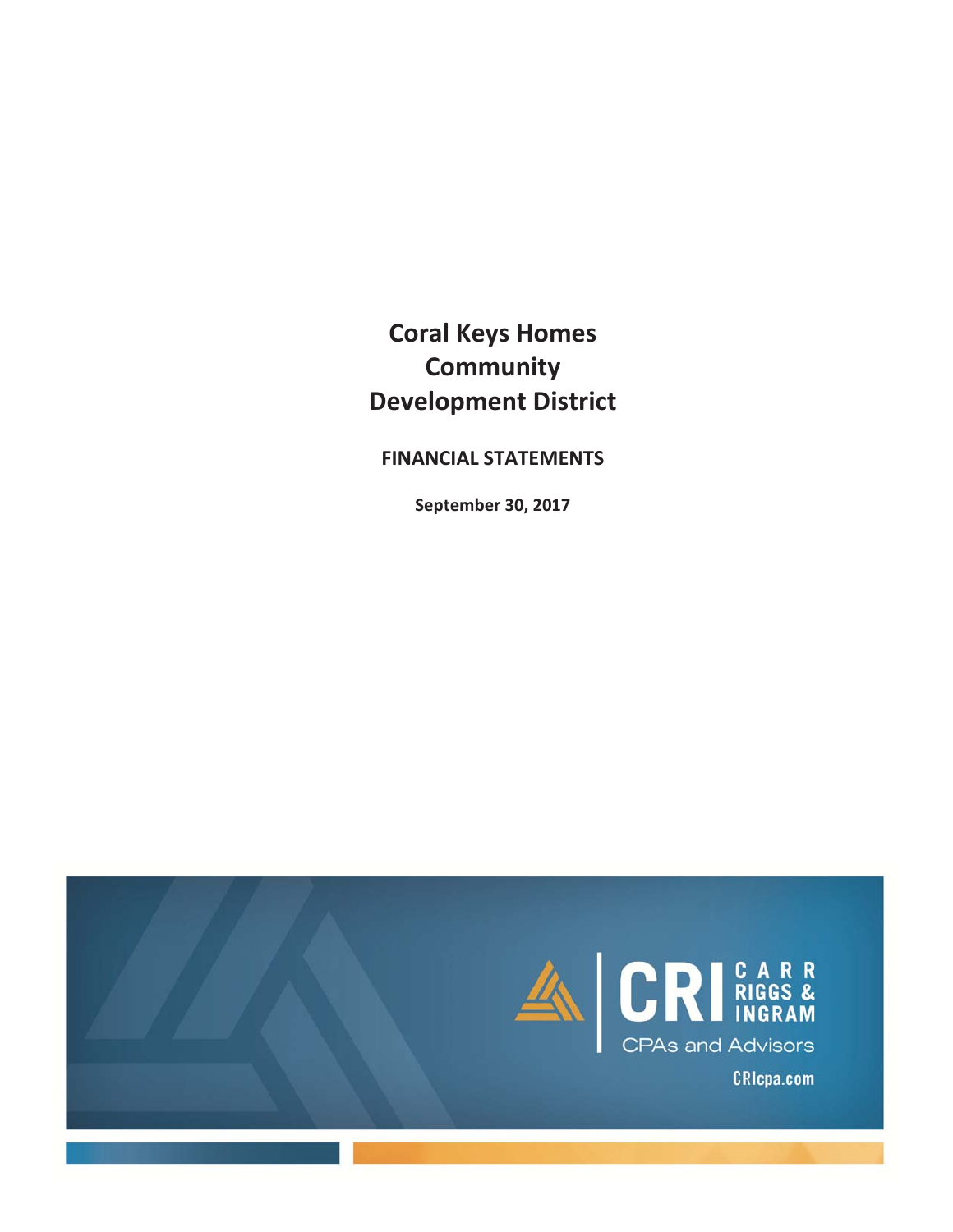# **Coral Keys Homes Community Development District Table of Contents September 30, 2017**

|                                                                                                                                                                                                           | <b>PAGE</b> |
|-----------------------------------------------------------------------------------------------------------------------------------------------------------------------------------------------------------|-------------|
| <b>REPORT</b><br>Independent Auditors' Report                                                                                                                                                             | 1           |
| <b>FINANCIAL STATEMENTS</b><br>Management's Discussion and Analysis (Required Supplemental Information)                                                                                                   | 3           |
| <b>Basic Financial Statements</b><br>Government-Wide Financial Statements                                                                                                                                 |             |
| <b>Statement of Net Position</b>                                                                                                                                                                          | 7           |
| <b>Statement of Activities</b>                                                                                                                                                                            | 8           |
| <b>Fund Financial Statements</b>                                                                                                                                                                          |             |
| Balance Sheet - Governmental Funds                                                                                                                                                                        | 9           |
| Statement of Revenues, Expenditures and Changes in Fund Balances -<br><b>Governmental Funds</b>                                                                                                           | 10          |
| <b>Notes to Financial Statements</b>                                                                                                                                                                      | 11          |
| Required Supplemental Information (Other than MD&A)                                                                                                                                                       |             |
| Budget to Actual Comparison Schedule - General Fund                                                                                                                                                       | 16          |
| Report on Internal Control over Financial Reporting and on Compliance and Other<br>Matters Based on an Audit of Financial Statements Performed in Accordance With<br><b>Government Auditing Standards</b> | 17          |
| Management Letter                                                                                                                                                                                         | 19          |
| Attestation Report on Compliance with Section 218.415 Florida Statutes                                                                                                                                    | 21          |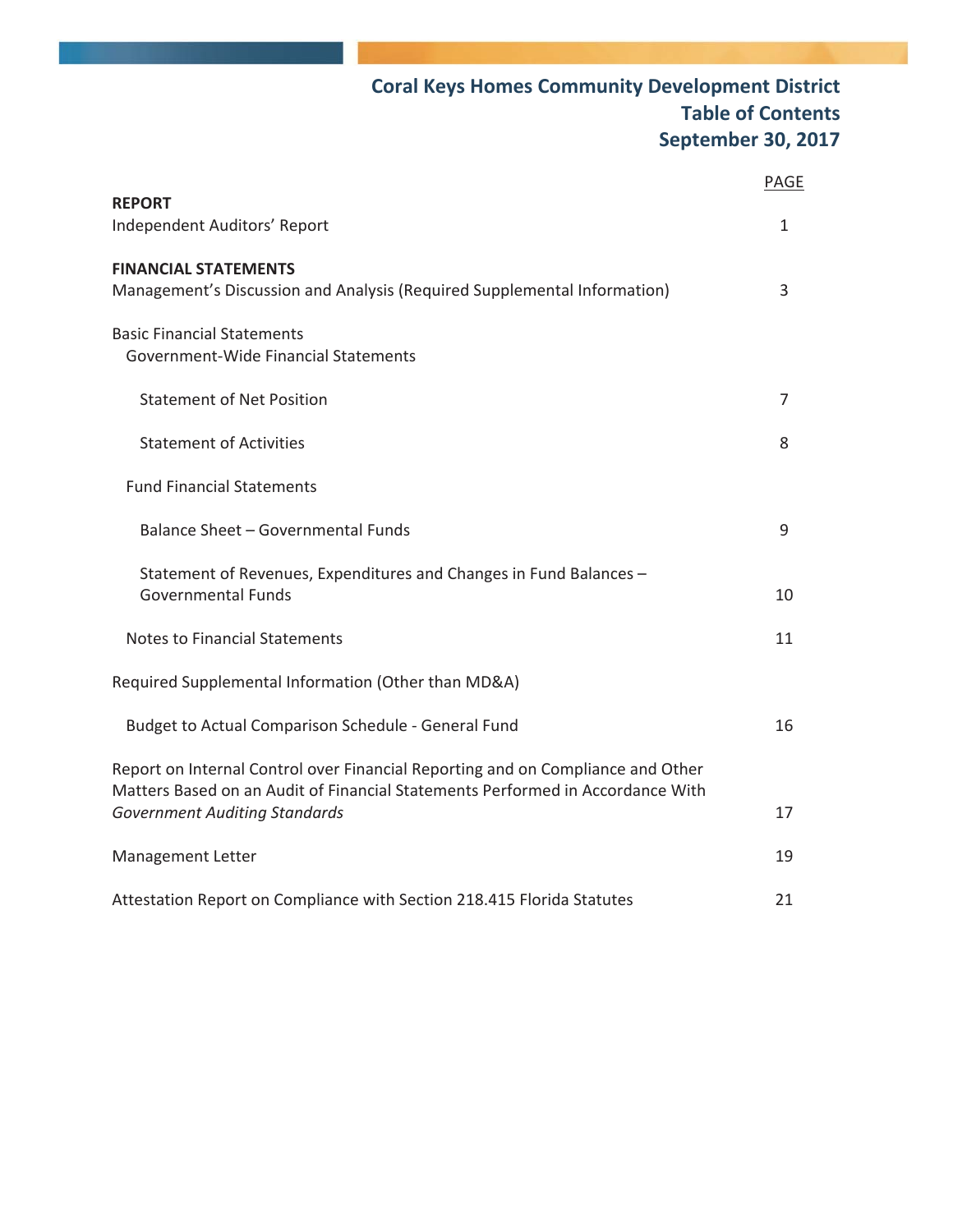

Carr, Riggs & Ingram, LLC **Certified Public Accountants** 500 Grand Boulevard Suite 210 Miramar Beach, Florida 32550

(850) 837-3141  $(850) 654 - 4619$  (fax) CRIcpa.com

#### **INDEPENDENT AUDITORS' REPORT**

To the Board of Supervisors Coral Keys Homes Community Development District Miami-Dade County, Florida

#### **Report on the Financial Statements**

We have audited the accompanying financial statements of the governmental activities and each major fund of Coral Keys Homes Community Development District (hereinafter referred to as "District"), as of and for the year ended September 30, 2017, and the related notes to the financial statements, which collectively comprise the District's basic financial statements as listed in the table of contents.

#### **Management's Responsibility for the Financial Statements**

Management is responsible for the preparation and fair presentation of these financial statements in accordance with accounting principles generally accepted in the United States of America; this includes the design, implementation, and maintenance of internal control relevant to the preparation and fair presentation of financial statements that are free from material misstatement, whether due to fraud or error.

#### **Auditors' Responsibility**

Ourresponsibility isto express opinions on these financialstatements based on our audit. We conducted our audit in accordance with auditing standards generally accepted in the United States of America and the standards applicable to financial audits contained in *Government Auditing Standards*, issued by the Comptroller General of the United States. Those standards require that we plan and perform the audit to obtain reasonable assurance about whether the financial statements are free from material misstatement.

An audit involves performing procedures to obtain audit evidence about the amounts and disclosures in the financial statements. The procedures selected depend on the auditors' judgment, including the assessment of the risks of material misstatement of the financial statements, whether due to fraud or error. In making those risk assessments, the auditor considers internal control relevant to the entity's preparation and fair presentation of the financial statements in order to design audit procedures that are appropriate in the circumstances, but not for the purpose of expressing an opinion on the effectiveness of the entity's internal control. Accordingly, we express no such opinion. An audit also includes evaluating the appropriateness of accounting policies used and the reasonableness of significant accounting estimates made by management, as well as evaluating the overall presentation of the financial statements.

We believe that the audit evidence we have obtained is sufficient and appropriate to provide a basis for our audit opinions.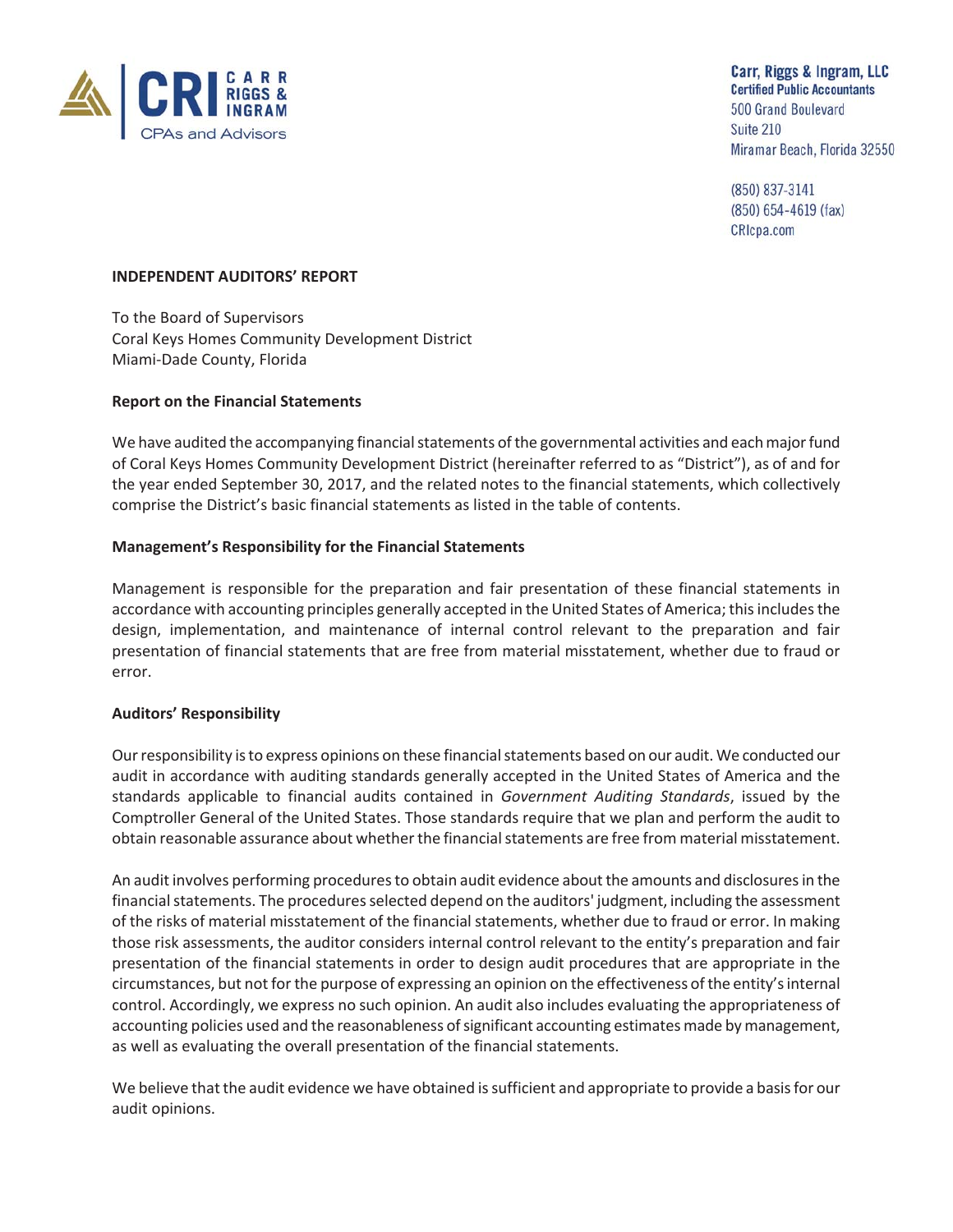### **Opinions**

In our opinion, the financial statements referred to above present fairly, in all material respects, the respective financial position of the governmental activities and each major fund of the District as of September 30, 2017, and the respective changes in financial position for the year then ended in accordance with accounting principles generally accepted in the United States of America.

### **Other Matters**

### *Required Supplementary Information*

Accounting principles generally accepted in the United States of America require that the management's discussion and analysis and budgetary comparison information, as listed in the table of contents, be presented to supplement the basic financial statements. Such information, although not a part of the basic financial statements, is required by the Governmental Accounting Standards Board, who considers it to be an essential part of financial reporting for placing the basic financial statements in an appropriate operational, economic, or historical context. We have applied certain limited procedures to the required supplementary information in accordance with auditing standards generally accepted in the United States of America, which consisted of inquiries of management about the methods of preparing the information and comparing the information for consistency with management's responses to our inquiries, the basic financial statements, and other knowledge we obtained during our audit of the basic financial statements. We do not express an opinion or provide any assurance on the information because the limited procedures do not provide us with sufficient evidence to express an opinion or provide any assurance.

### **Other Reporting Required by Government Auditing Standards**

In accordance with *Government Auditing Standards*, we have also issued ourreport dated February 2, 2018, on our consideration of the District's internal control over financial reporting and our tests of its compliance with certain provisions of laws, regulations, contracts and grant agreements and other matters. The purpose of that report is to describe the scope of our testing of internal control over financial reporting and compliance and the results of that testing, and not to provide an opinion on the internal control over financial reporting or on compliance. That report is an integral part of an audit performed in accordance with *Government Auditing Standards* in considering the District's internal control over financial reporting and compliance.

Carry Rigger & Ingram, L.L.C.

CARR, RIGGS & INGRAM, LLC

Miramar Beach, Florida February 2, 2018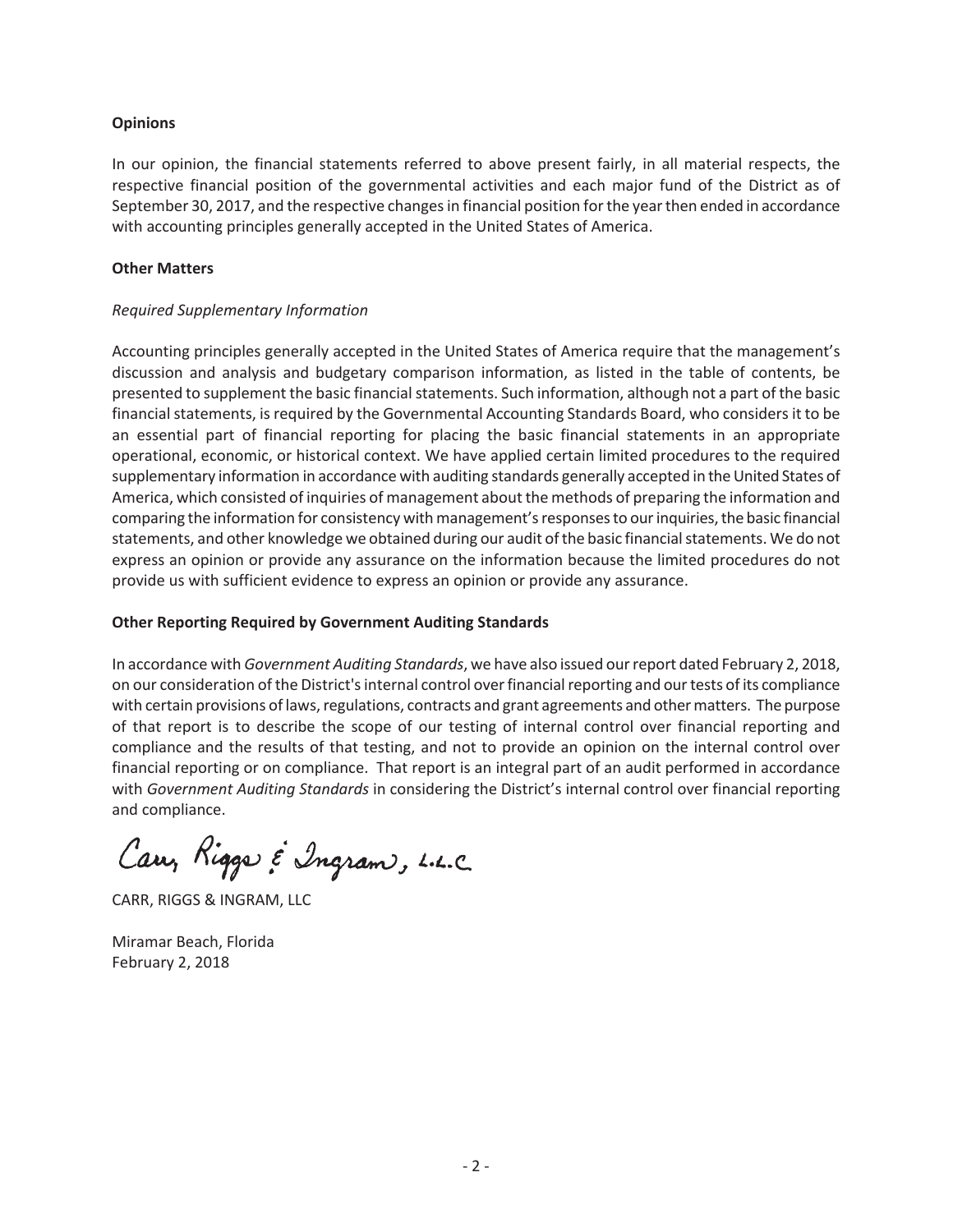# **Management's Discussion and Analysis**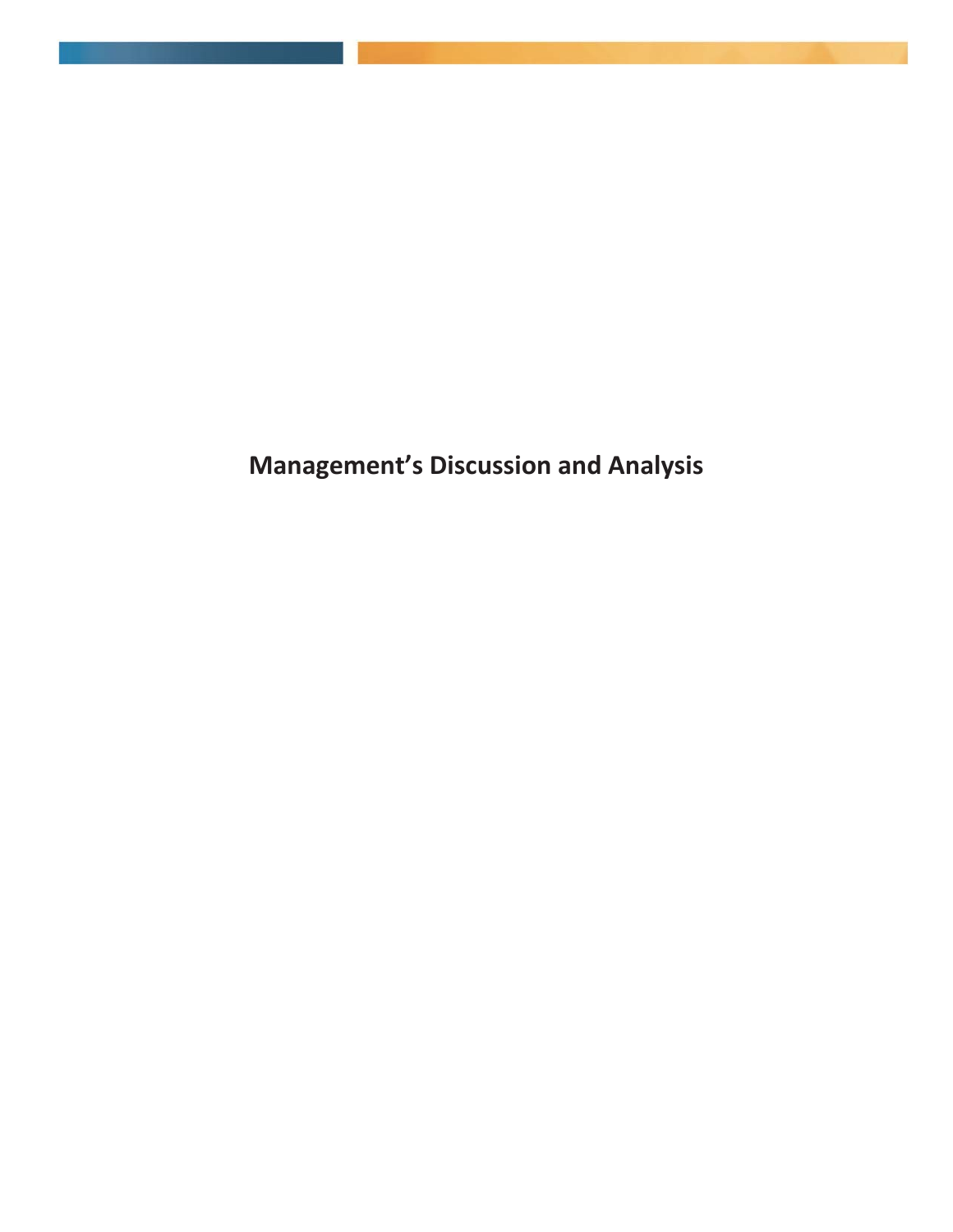Our discussion and analysis of the Coral Keys Homes Community Development District's financial performance provides an overview of the District's financial activities for the fiscal year ended September 30, 2017. Please read it in conjunction with the District's financial statements, which begin on page 7.

### **FINANCIAL HIGHLIGHTS**

• At September 30, 2017, the assets of the District exceed its liabilities by approximately \$16,000.

### **USING THE ANNUAL REPORT**

This annual report consists of a series of financial statements.The Statement of Net Position and the Statement of Activities on pages  $7 - 8$  provide information about the activities of the District as a whole and present a longer-term view of the District's finances. Fund financial statements start on page 9. For governmental activities, these statements tell how these services were financed in the short-term as well as what remains for future spending. Fund financial statements also report the District's operations in more detail than the government-wide statements by providing information about the District's most significant funds.

### *Reporting the District as a Whole*

Our analysis of the District as a whole begins on page 4. One of the most important questions asked about the District's finances is, "Is the District as a whole better off or worse off as a result of the year's activities?" The Statement of Net Position and the Statement of Activities report information about the District as a whole and about its activities in a way that helps answer this question. These statements include all assets and liabilities using the accrual basis of accounting, which issimilar to the accounting used by most private-sector companies. All of the current year's revenues and expenses are taken into account regardless of when cash is received or paid.

These two statements report the District's net position and related changes during the current year. You can think of the Districts' net position – the difference between assets and liabilities – as one way to measure the District's financial health, or financial position. Over time, increases or decreases in the District's net position is one indicator of whether its financial health is improving or deteriorating. You will need to consider other nonfinancial factors; however, such as changes in the District's assessment base and the condition of the District's infrastructure, to assess the overall health of the District.

### *Reporting the District's Most Significant Funds*

Our analysis of the District's major funds begins on page 5. The fund financial statements begin on page 9 and provide detailed information about the most significant funds – not the District as a whole. Some funds are required to be established by State law and by bond covenants. All of the District's funds are governmental fund-types.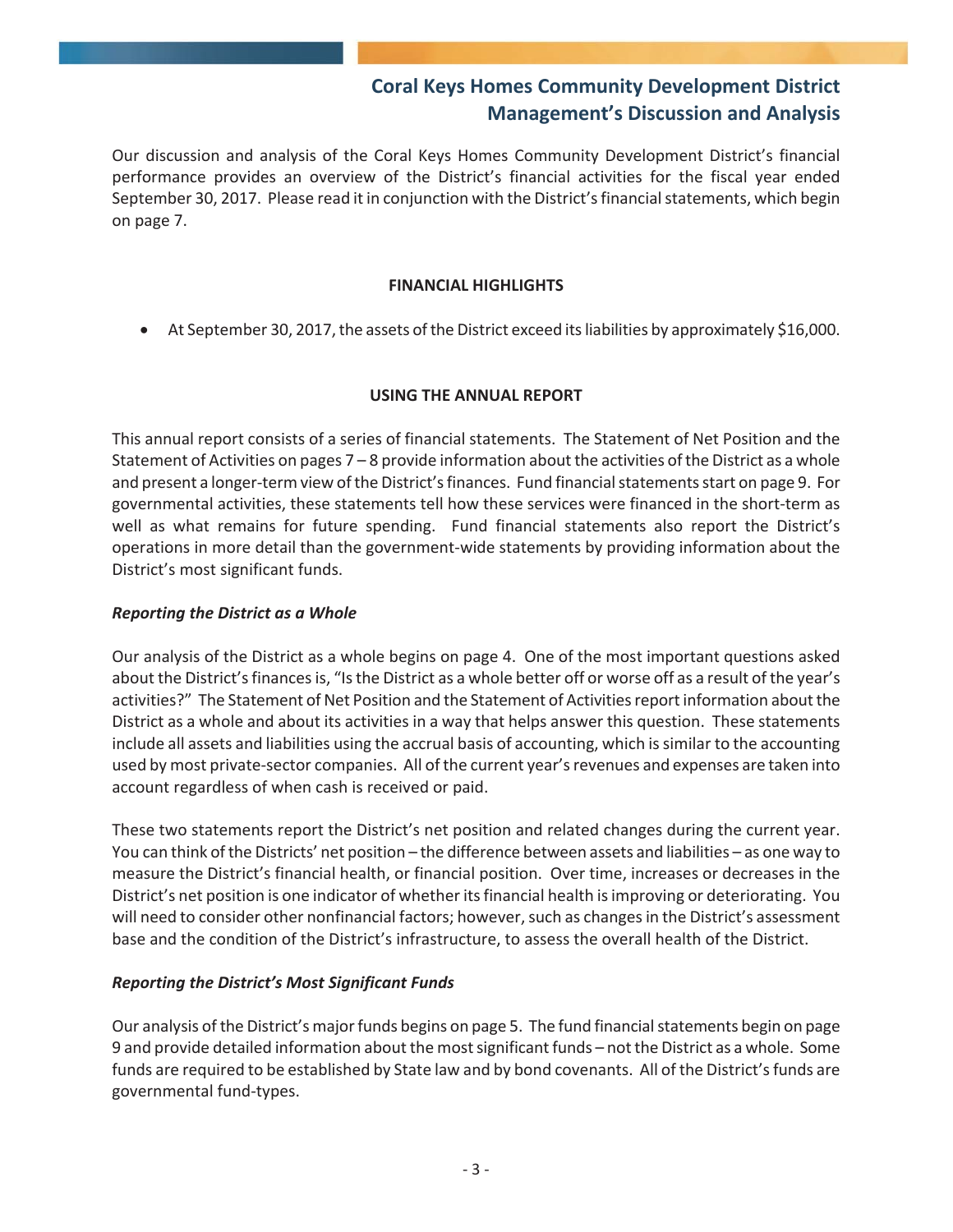x *Governmental funds* – All of the District's basic services are reported in governmental funds, which focus on how money flows into and out of those funds and the balances left at year-end that are available for spending. The governmental fund statements provide a detailed shortterm view of the District's general government operations and the basic services it provides. Governmental fund information helps you determine whether there are more or fewer financial resources that can be spent in the near future to finance the District's programs.

### **THE DISTRICT AS A WHOLE**

| September 30,                      | 2017 |             | 2016 |        | Change |       |
|------------------------------------|------|-------------|------|--------|--------|-------|
| <b>Assets</b>                      |      |             |      |        |        |       |
| Current and other assets           | \$   | 32,411      | \$   | 25,003 | \$     | 7,408 |
| Total assets                       | \$   | $32,411$ \$ |      | 25,003 | -\$    | 7,408 |
|                                    |      |             |      |        |        |       |
| <b>Liabilities</b>                 |      |             |      |        |        |       |
| <b>Current liabilities</b>         | \$   | 16,663      | - \$ | 16,957 | - \$   | (294) |
| <b>Total liabilities</b>           |      | 16,663      |      | 16,957 |        | (294) |
| <b>Net position</b>                |      |             |      |        |        |       |
| Unrestricted                       |      | 15,748      |      | 8,046  |        | 7,702 |
| Total net position                 |      | 15,748      |      | 8,046  |        | 7,702 |
| Total liabilities and net position | \$   | 32,411      | \$   | 25,003 | \$     | 7,408 |

The following table reflects the condensed Statement of Net Position and is compared to the prior year.

For more detailed information, see the accompanying Statement of Net Position.

During the fiscal year ended September 30, 2017, total assets increased approximately \$7,000, while total liabilities did not change significantly from the prior year. The increase in assets is due to an increase in cash resulting from the current year excess of revenues over expenses. The District has yet to commence infrastructure construction or other substantial operations.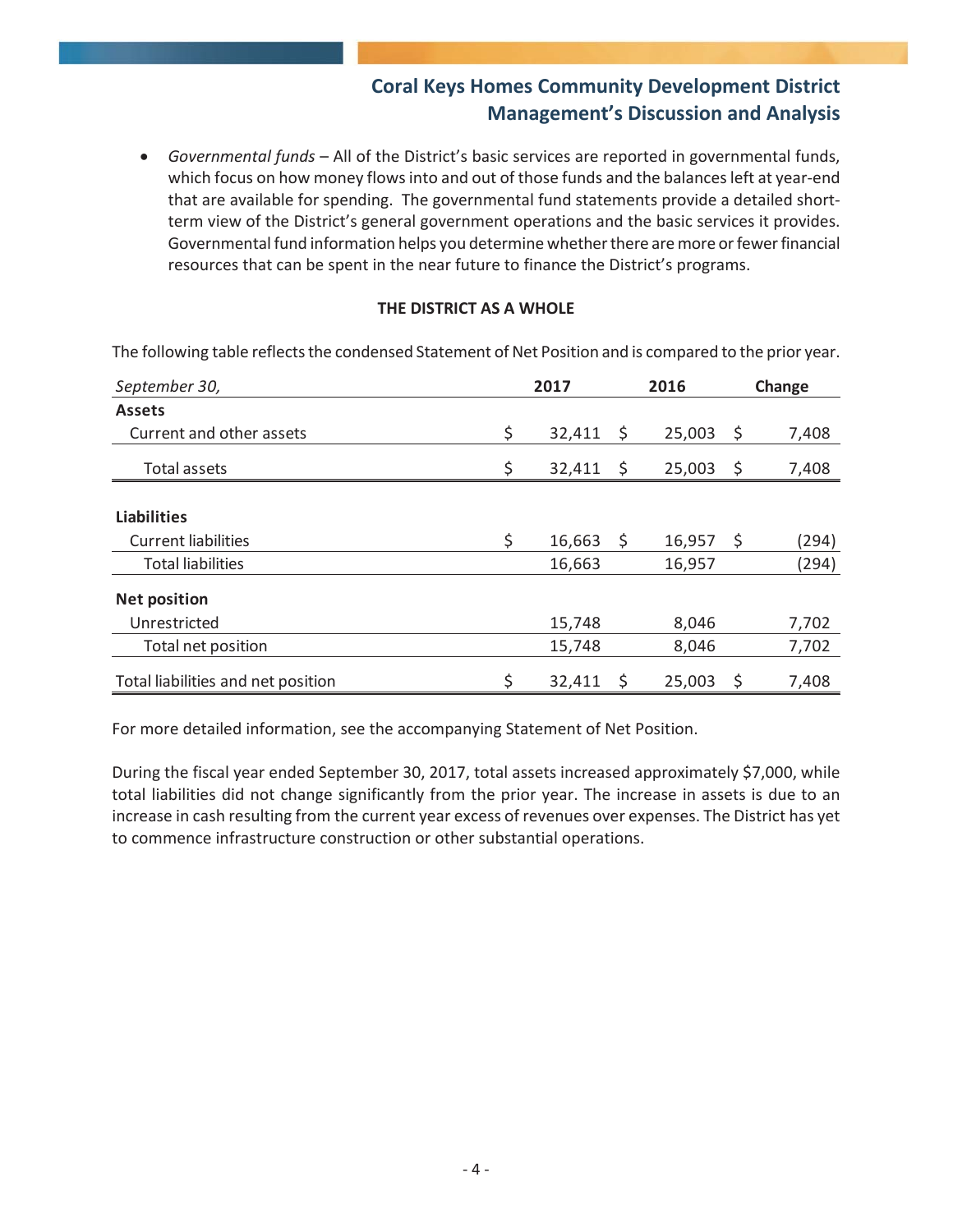| Year ended September 30,          | 2017 |        | 2016 |          | Change |          |
|-----------------------------------|------|--------|------|----------|--------|----------|
| <b>Revenues:</b>                  |      |        |      |          |        |          |
| Program revenues:                 |      |        |      |          |        |          |
| Charges for services              | \$   | 50,828 | \$   | 52,911   | \$     | (2,083)  |
| <b>Total revenues</b>             |      | 50,828 |      | 52,911   |        | (2,083)  |
| <b>Expenses:</b>                  |      |        |      |          |        |          |
| General government                |      | 43,126 |      | 41,477   |        | 1,649    |
| Total expenses                    |      | 43,126 |      | 41,477   |        | 1,649    |
| Change in net assets              |      | 7,702  |      | 11,434   |        | (3, 732) |
| Net position (deficit), beginning |      | 8,046  |      | (3, 388) |        | 11,434   |
| Net position, ending              | \$   | 15,748 | \$   | 8,046    | \$     | 7,702    |

The following schedule compares the Statement of Activities for the current and previous fiscal year.

For more detailed information, see the accompanying Statement of Activities.

Revenues decreased approximately \$2,100, while expenses increased approximately \$1,600 over the prior year. The decrease in revenues resulted primarily from an increase in assessment discounts incurred. The increase in expenses is primarily due to an increase in engineering fees. The overall result was an \$7,702 increase in net position for fiscal year 2017.

### **THE DISTRICT'S FUNDS**

Asthe District completed the year, its governmental funds(as presented in the balance sheet on page 9) reported a combined fund balance of approximately \$16,000, which is an increase from last year's balance that totaled approximately \$8,000. The overall increase in fund balance for the year ended September 30, 2017 totaled \$7,702.

### **GOVERNMENTAL FUNDS BUDGETARY HIGHLIGHTS**

An Operating budget was established by the governing board for the District pursuant to the requirements of Florida Statutes. The budget to actual comparison for the general fund, including the original budget and final adopted budget, is shown at page 16.

The District experienced favorable variances in revenues and expenses as compared to the budget in the amount of \$28 and \$7,674, respectively. The variance in expenditures occurred primarily due to anticipated budgeted operating reserves that were not incurred during the year.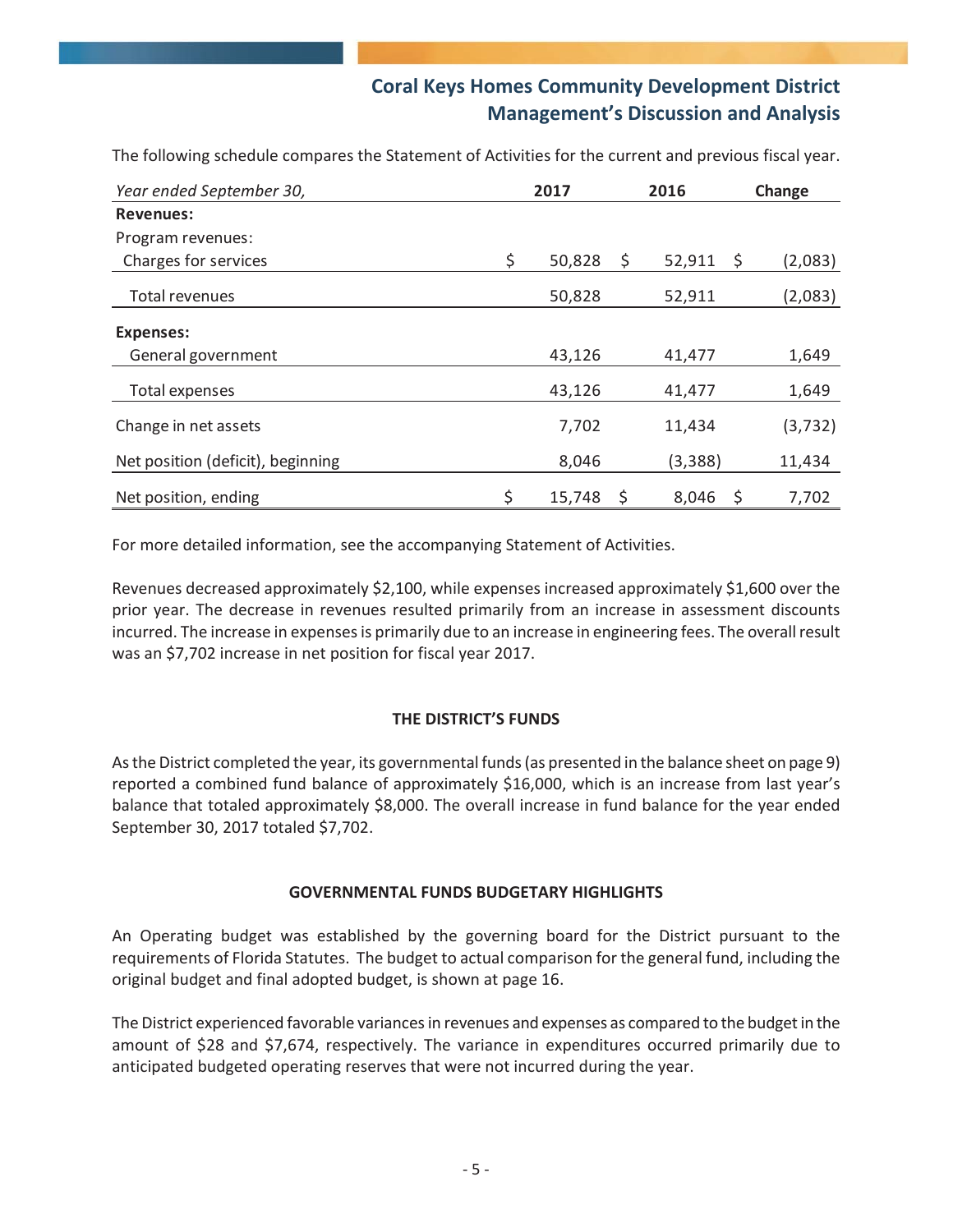### **FUTURE FINANCIAL FACTORS**

Coral Keys Homes Community Development District is an independent special district that operates under the provisions of Chapter 190, Florida Statutes.The District operates under an elected Board of Supervisors, which establishes policy and sets assessment rates. Assessment rates for fiscal year 2018 were established to provide for the operations of the District.

### **CONTACTING THE DISTRICT'S FINANCIAL MANAGEMENT**

This financial report is designed to provide a general overview of the District's finances. If you have questions about this report or need additional financial information, contact the Coral Keys Homes Community Development District's management company at 5385 N. Nob Hill Road, Sunrise, Florida 33351.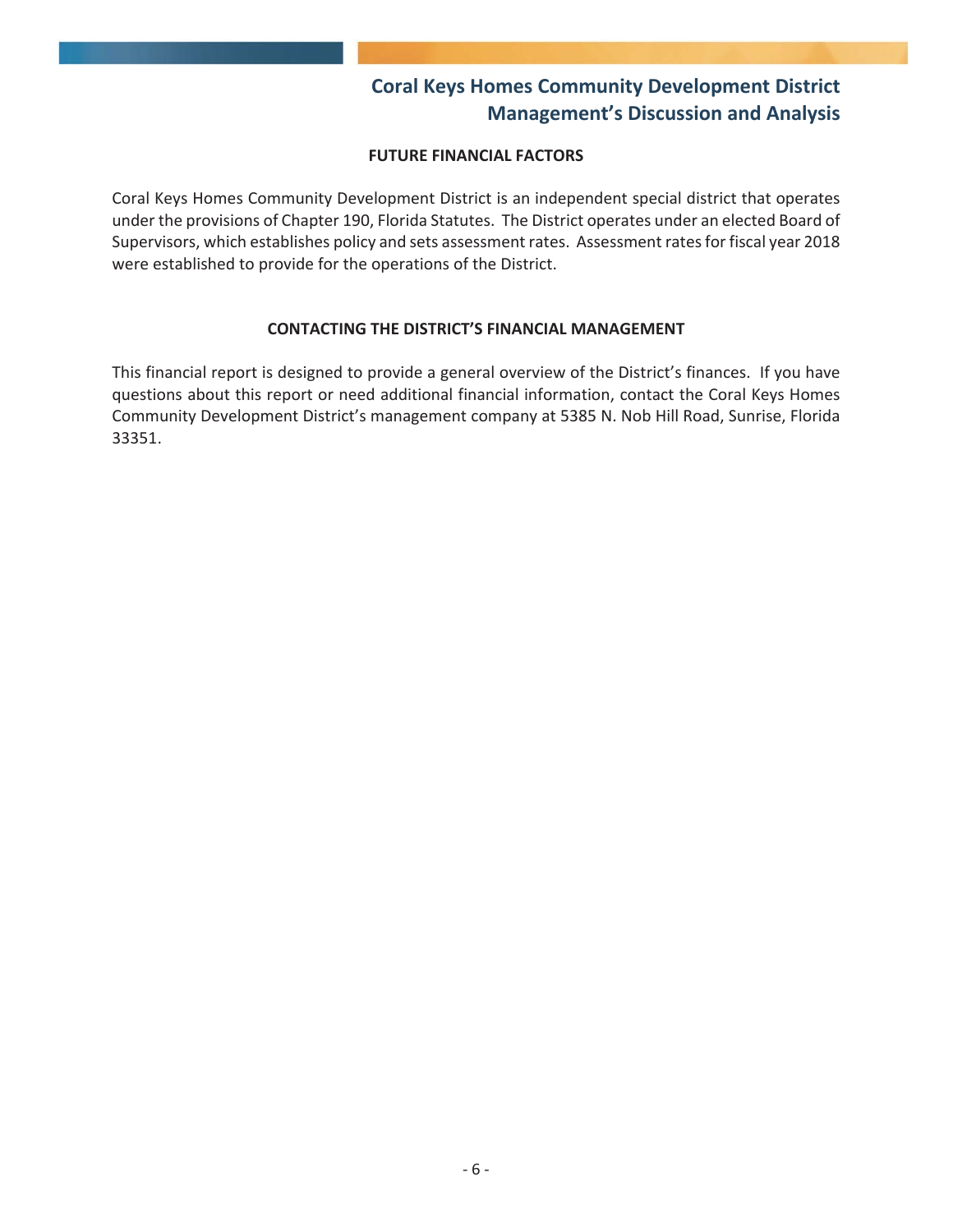**Basic Financial Statements**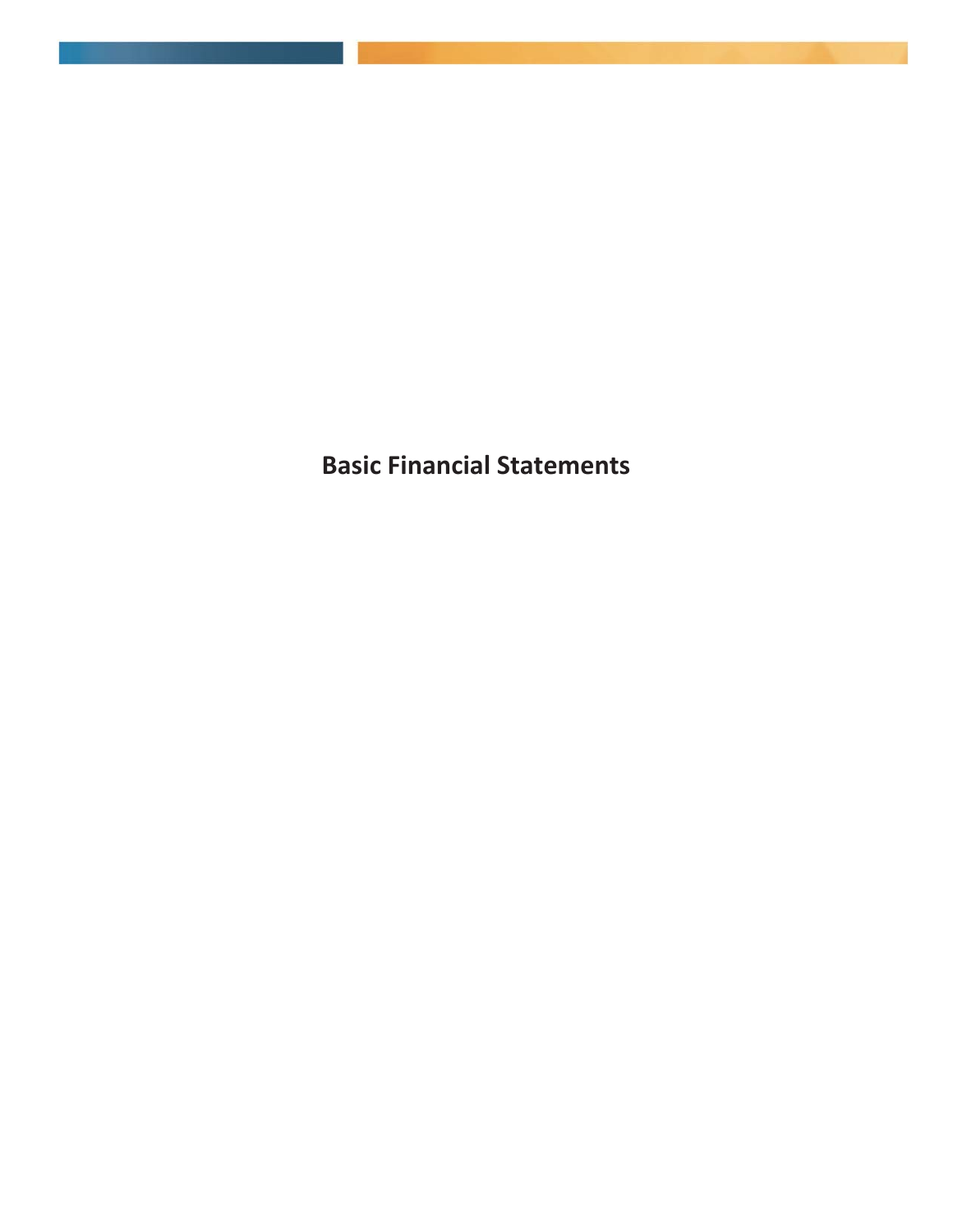# **Coral Keys Homes Community Development District Statement of Net Position**

| September 30,             | 2017              |  |
|---------------------------|-------------------|--|
|                           | Governmental      |  |
|                           | <b>Activities</b> |  |
| <b>Assets</b>             |                   |  |
| Cash and cash equivalents | \$<br>26,661      |  |
| Prepaid expenses          | 5,750             |  |
|                           |                   |  |
| <b>Total assets</b>       | 32,411            |  |
|                           |                   |  |
| <b>Liabilities</b>        |                   |  |
| Accounts payable          | 16,663            |  |
|                           |                   |  |
| <b>Total liabilities</b>  | 16,663            |  |
|                           |                   |  |
| <b>Net position</b>       |                   |  |
| Unrestricted              | 15,748            |  |
|                           |                   |  |
| Total net position        | \$<br>15,748      |  |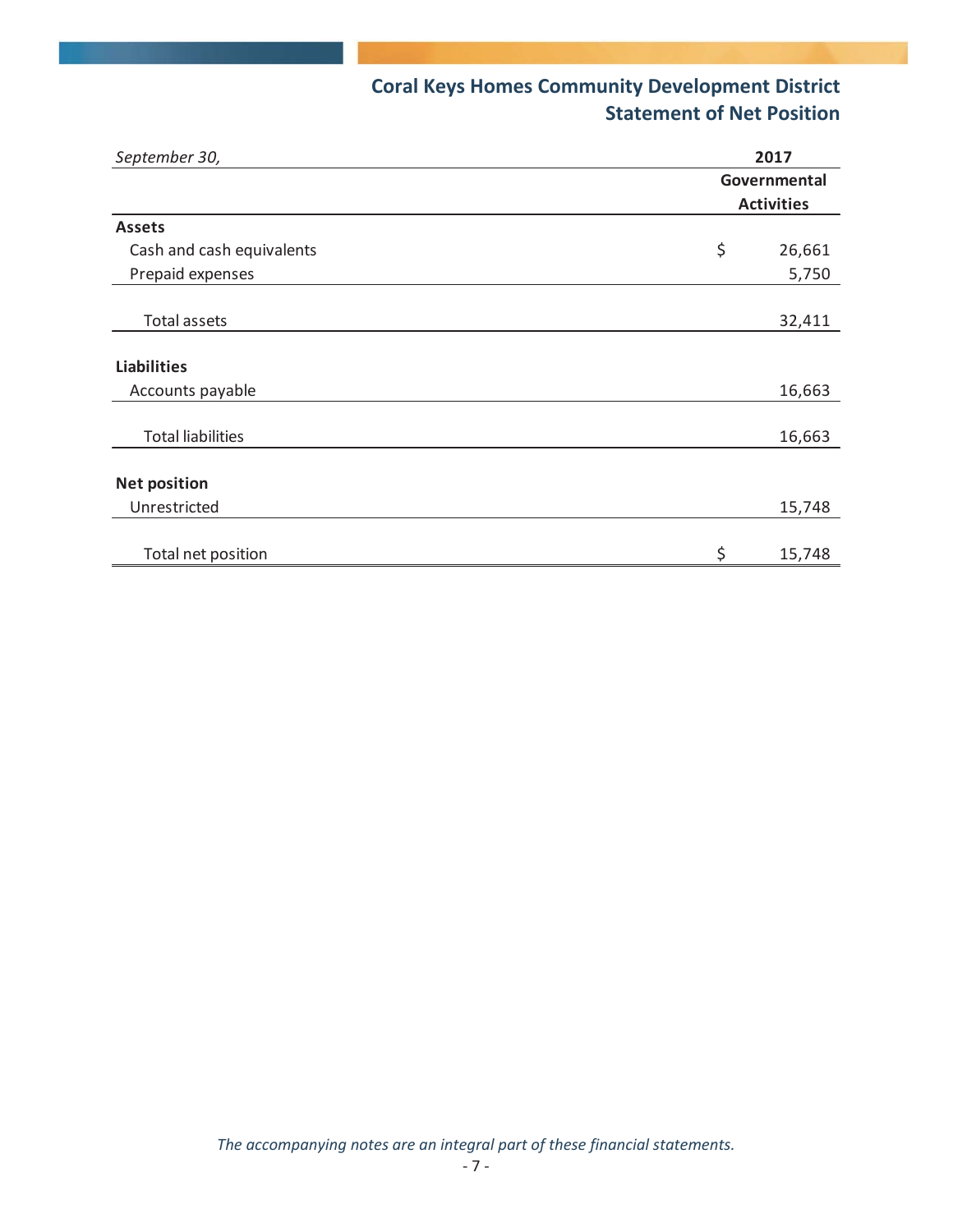# **Coral Keys Homes Community Development District Statement of Activities**

| Year ended September 30,      |                      |                                  |  | 2017                    |            |                     |  |
|-------------------------------|----------------------|----------------------------------|--|-------------------------|------------|---------------------|--|
|                               |                      |                                  |  |                         |            | Net (Expense)       |  |
|                               |                      |                                  |  |                         |            | Revenue and         |  |
|                               |                      |                                  |  |                         |            | Changes in          |  |
|                               |                      |                                  |  | <b>Program Revenues</b> |            | <b>Net Position</b> |  |
|                               |                      |                                  |  | Charges for             |            | Governmental        |  |
| Functions/Programs            | Expenses<br>Services |                                  |  |                         | Activities |                     |  |
| Primary government:           |                      |                                  |  |                         |            |                     |  |
| Governmental activities:      |                      |                                  |  |                         |            |                     |  |
| General government            | \$                   | $(43, 126)$ \$                   |  | 50,828                  | -\$        | 7,702               |  |
|                               |                      |                                  |  |                         |            |                     |  |
| Total governmental activities | \$                   | $(43, 126)$ \$                   |  | 50,828                  |            | 7,702               |  |
|                               |                      |                                  |  |                         |            |                     |  |
|                               |                      | Net position - beginning of year |  |                         |            | 8,046               |  |
|                               |                      |                                  |  |                         |            |                     |  |
|                               |                      | Net position - end of year       |  |                         | \$         | 15,748              |  |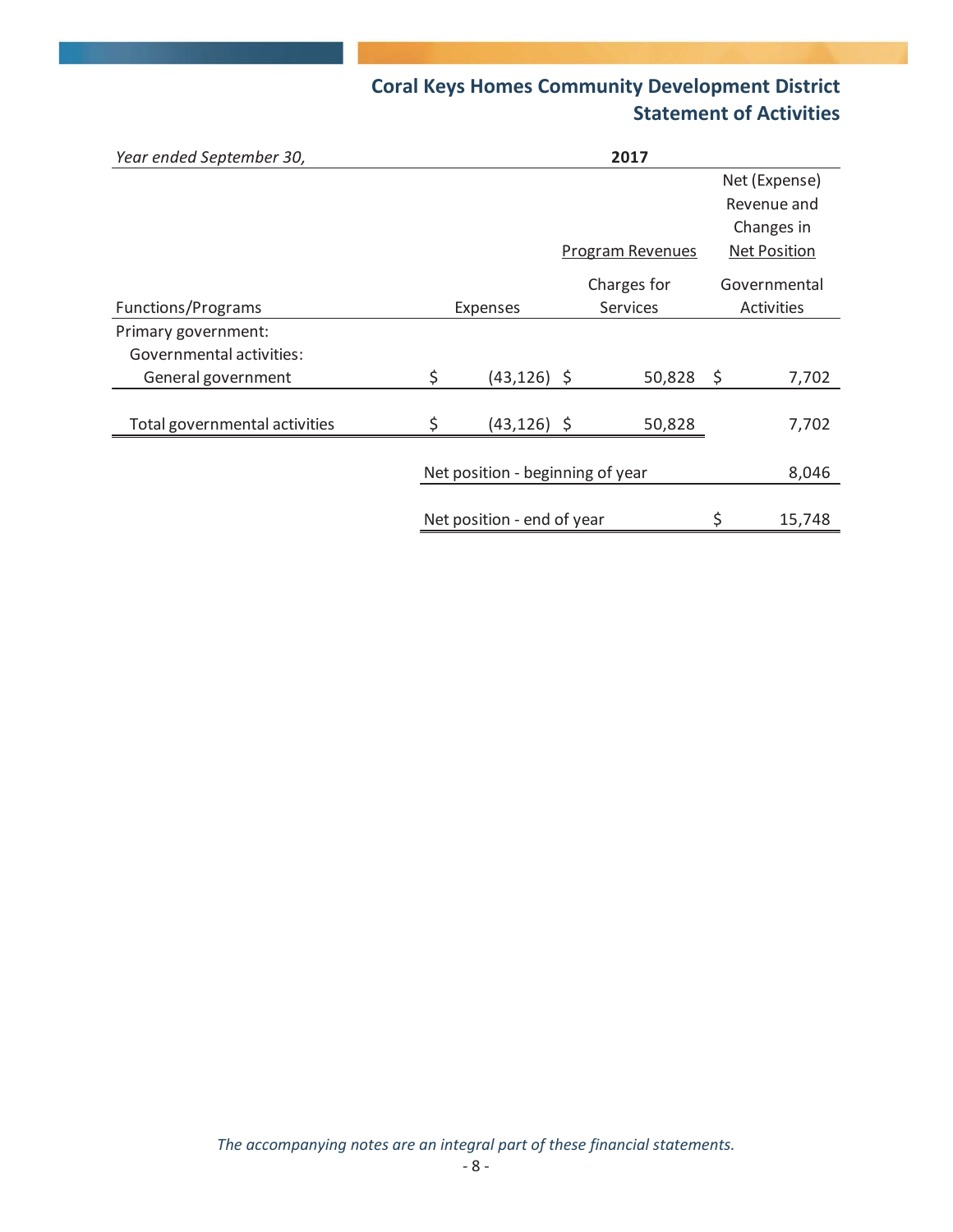# **Coral Keys Homes Community Development District Balance Sheet – Governmental Funds**

| September 30,                               |    |                     |  |  |  |
|---------------------------------------------|----|---------------------|--|--|--|
|                                             |    | <b>General Fund</b> |  |  |  |
| <b>Assets</b>                               |    |                     |  |  |  |
| Cash and cash equivalents                   | \$ | 26,661              |  |  |  |
| Prepaid expenditures                        |    | 5,750               |  |  |  |
|                                             |    |                     |  |  |  |
| Total assets                                | \$ | 32,411              |  |  |  |
|                                             |    |                     |  |  |  |
| <b>Liabilities and Fund Balances</b>        |    |                     |  |  |  |
| Liabilities                                 |    |                     |  |  |  |
| Accounts payable                            | \$ | 16,663              |  |  |  |
| <b>Total liabilities</b>                    |    | 16,663              |  |  |  |
|                                             |    |                     |  |  |  |
| <b>Fund balances</b>                        |    |                     |  |  |  |
| Nonspendable                                |    | 5,750               |  |  |  |
| Assigned for subsequent year's expenditures |    | 6,290               |  |  |  |
| Unassigned                                  |    | 3,708               |  |  |  |
| <b>Total fund balances</b>                  |    | 15,748              |  |  |  |
|                                             |    |                     |  |  |  |
| Total liabilities and fund balances         | \$ | 32,411              |  |  |  |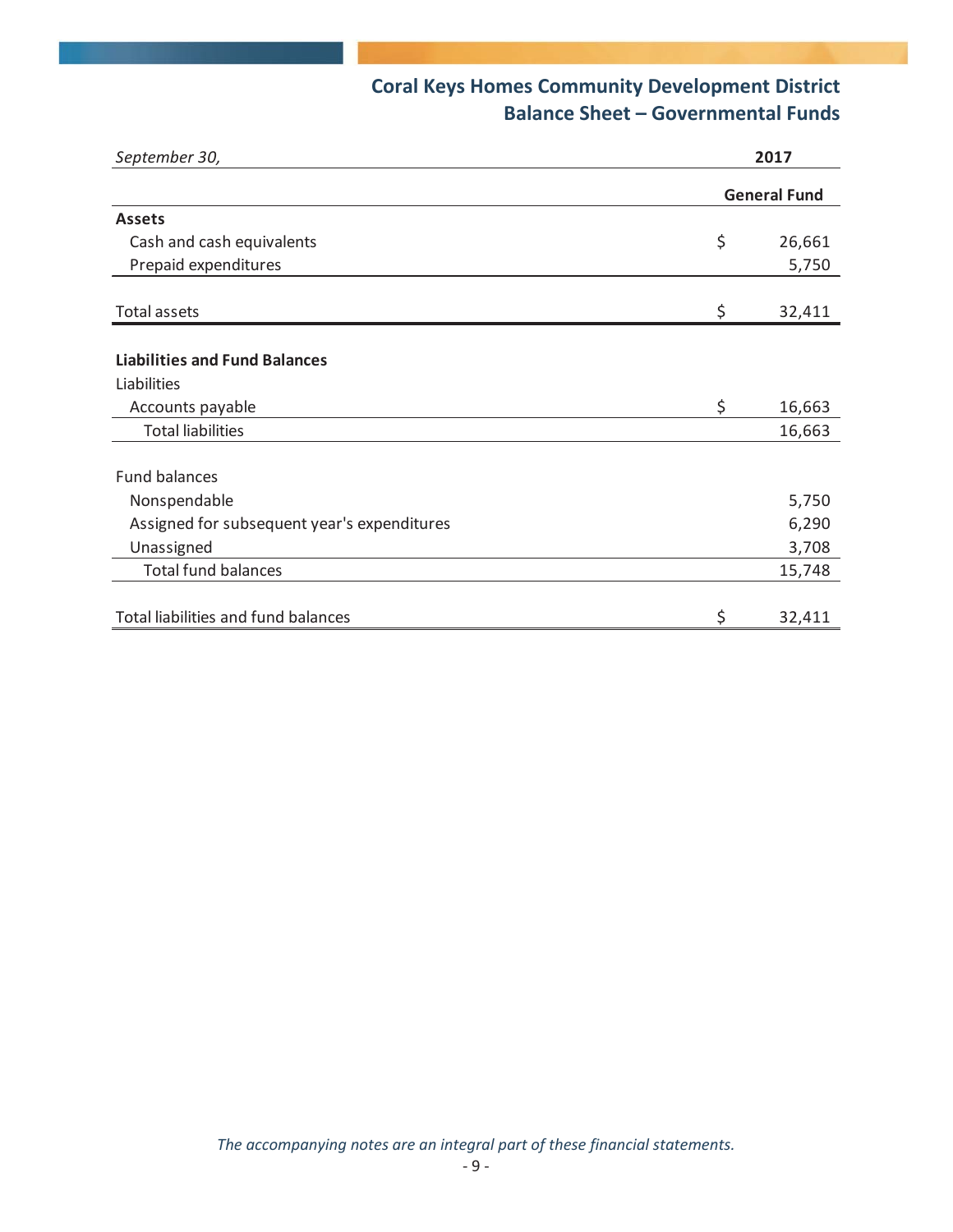## **Coral Keys Homes Community Development District Statement of Revenues, Expenditures and Changes in Fund Balances – Governmental Funds**

| Year ended September 30,         | 2017                |  |  |  |
|----------------------------------|---------------------|--|--|--|
|                                  | <b>General Fund</b> |  |  |  |
| <b>Revenues</b>                  |                     |  |  |  |
| Assessments                      | \$<br>50,828        |  |  |  |
| <b>Total revenues</b>            | 50,828              |  |  |  |
| <b>Expenditures</b>              |                     |  |  |  |
| Current:                         |                     |  |  |  |
| General government               | 43,126              |  |  |  |
| Total expenditures               | 43,126              |  |  |  |
| Net change in fund balances      | 7,702               |  |  |  |
| Fund balances, beginning of year | 8,046               |  |  |  |
| Fund balances, end of year       | \$<br>15,748        |  |  |  |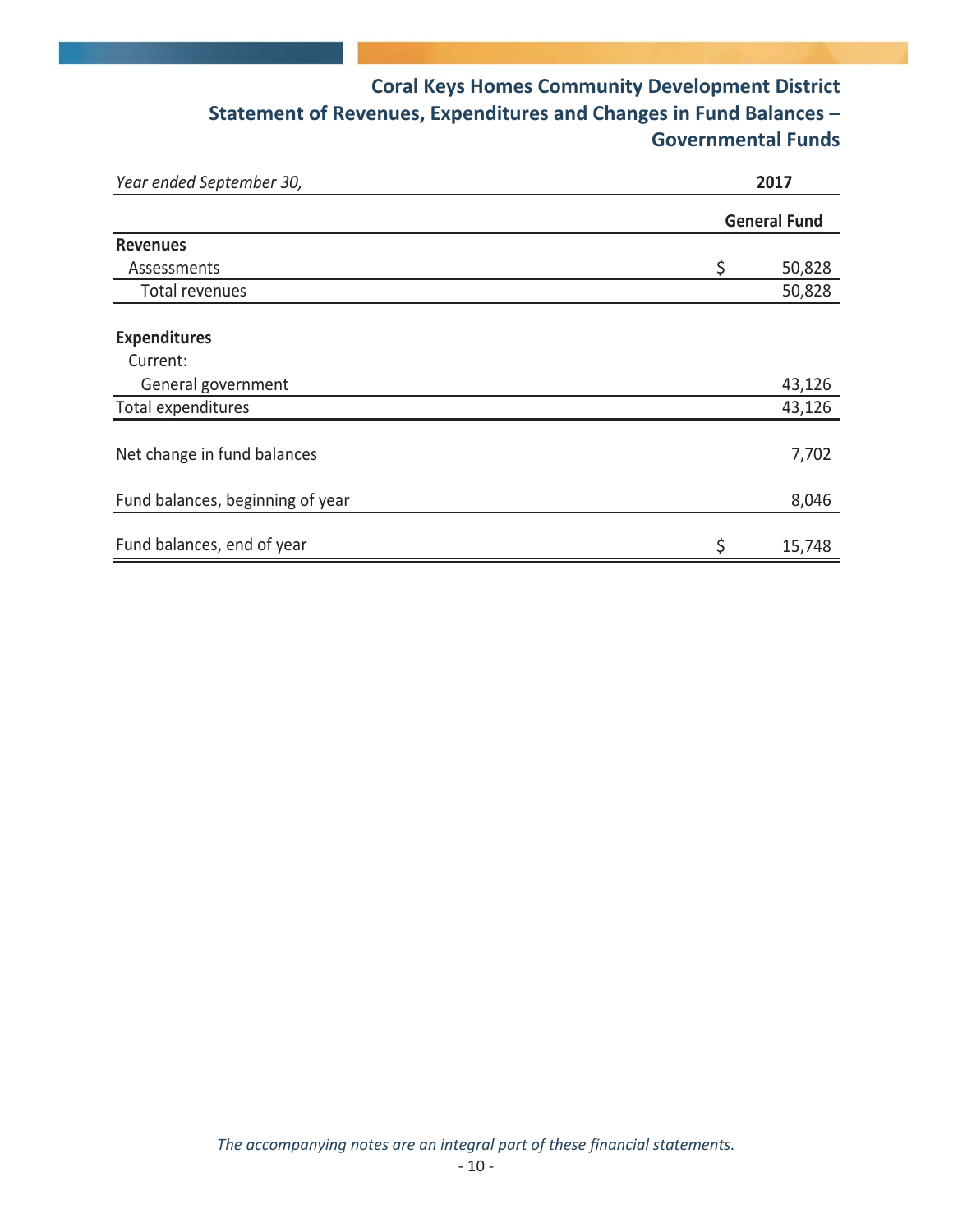### **NOTE 1:NATURE OF ORGANIZATION**

The Coral Keys Homes Community Development District (the "District") was established on November 25, 2005 pursuant to the Uniform Community Development District Act of 1980, otherwise known as Chapter 190, Florida Statutes, by Miami-Dade County Ordinance 05-203. The Act provides, among other things, the power to manage basic services for community development, power to borrow money and issue bonds, and to levy and assess non-ad valorem assessments for the financing and delivery of capital infrastructure.

The District was established for the purposes of financing and managing the acquisition, construction, maintenance and operation of certain infrastructure necessary for community development within the District. As of September 30, 2017, the District has not commenced significant operations.

The District is governed by a Board of Supervisors("Board"), which is comprised of five members.The Supervisors are elected by the owners of property within the District. At September 30, 2017, certain Board members are affiliated with the Developer, Florida City 70 Acres, LLC. The Board of Supervisors of the District exercises all powers granted to the District pursuant to Chapter 190, Florida Statutes.

The Board has the final responsibility for:

- 1. Assessing and levying assessments.
- 2. Approving budgets.
- 3. Exercising control over facilities and properties.
- 4. Controlling the use of funds generated by the District.
- 5. Approving the hiring and firing of key personnel.
- 6. Financing improvements.

In evaluating how to define the government, for financial reporting purposes, management has considered all potential component units. The decision to include or exclude a potential component unit in the reporting entity was made by applying the criteria set forth by Generally Accepted Accounting Principles (GAAP) as defined by the Governmental Accounting Standards Board (GASB). Based on the foregoing criteria, no potential component units were found.

### **NOTE 2: SUMMARY OF SIGNIFICANT ACCOUNTING POLICIES**

The accounting policies of the District conform to GAAP as applicable to governments in accordance with those promulgated by GASB. The following is a summary of the more significant policies:

### *GovernmentͲwide and Fund Financial Statements*

The basic financial statements include both government-wide and fund financial statements.

The government-wide financial statements (i.e., the Statement of Net Position and the Statement of Activities) report information on all the non-fiduciary activities of the primary government.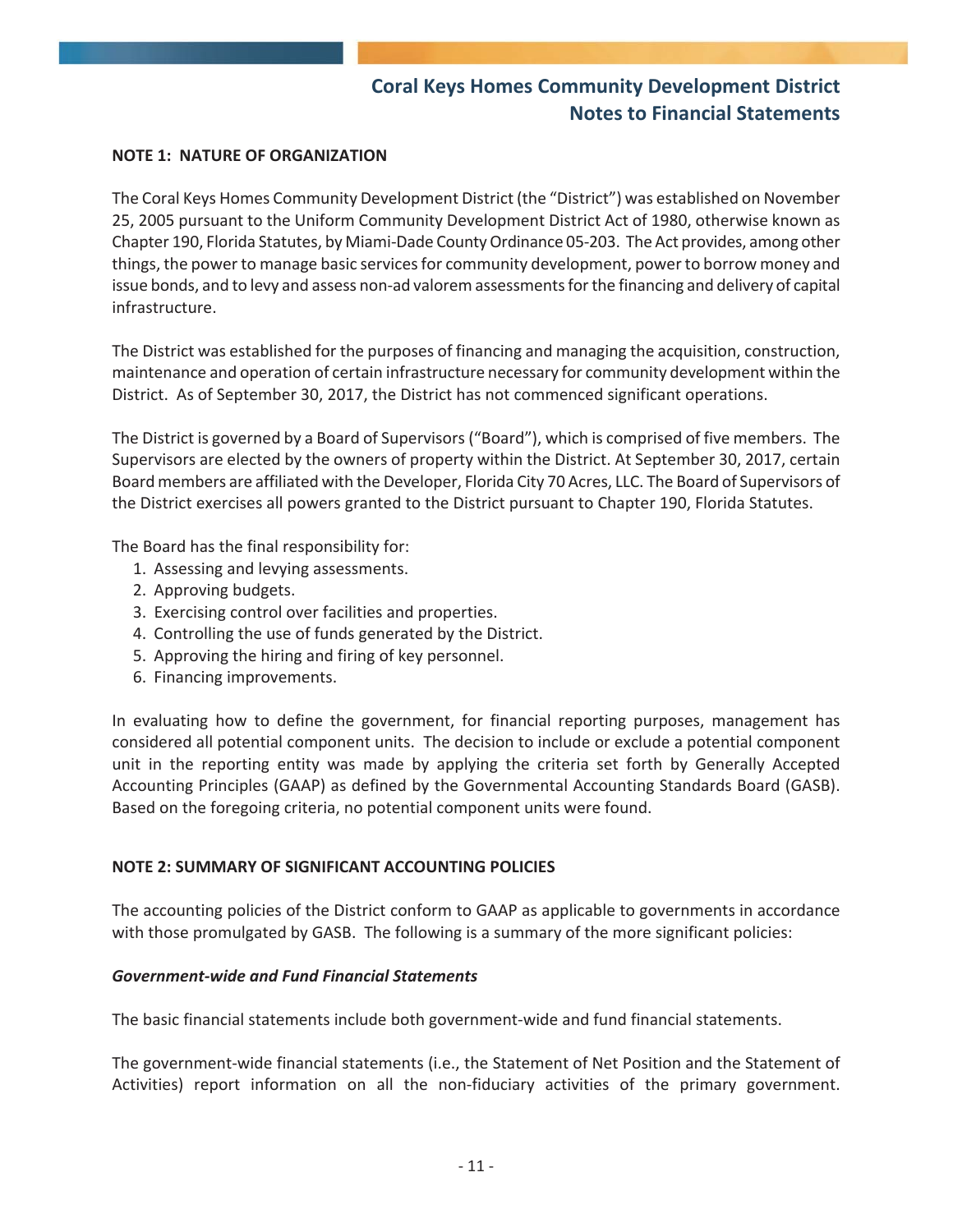### **NOTE 2: SUMMARY OF SIGNIFICANT ACCOUNTING POLICIES (Continued)**

Governmental activities, which normally are supported by assessments, are reported separately from business-type activities, which rely to a significant extent on fees and charges for support. The businesstype activities are reported separately in government-wide financial statements; however, at September 30, 2017, the District did not have any significant business-type activities. Therefore, no business-type activities are reported. Assessments and other items not properly included as program revenues (i.e., charges to customers or applicants who purchase, use, or directly benefit from goods or services) are reported as general revenues.

Separate financial statements are provided for governmental funds.Major individual governmental funds are reported as separate columns in the fund financial statements.

### *Measurement Focus, Basis of Accounting and Basis of Presentation*

The government-wide financial statements are reported using the economic resources measurement focus and the accrual basis of accounting. Revenues are recorded when earned and expenses are recorded when a liability is incurred, regardless of the timing of the related cash flows. Assessments are recognized as revenues in the year for which they are levied. Grants and other similar items are to be recognized as revenue as soon as all eligibility requirements imposed by the provider have been met.

Governmental fund financial statements are reported using the current financial resources measurement focus and the modified accrual basis of accounting. Revenues are recognized as soon as they are both measurable and available. Revenues are considered to be available when they are collectible within the current period or soon enough thereafter to pay liabilities of the current period. For this purpose, the District considers revenues to be available if they are collected within 60 days of the end of the current fiscal period. Expenditures generally are recorded when a liability is incurred, as under accrual accounting. However, debt service expenditures are recorded only when payment is due.

Assessments are non-ad valorem special assessments imposed on all lands located within the District and benefited by the District's activities, operation and maintenance. Assessments are levied and certified for collection by the District prior to the start of the fiscal year which begins October 1<sup>st</sup> and ends on September 30th.

Assessments and interest associated with the current fiscal period are all considered to be susceptible to accrual and have been recognized as revenues of the current fiscal period. All other revenue items are considered to be measurable and available only when cash is received by the District.

The District reports the following major governmental funds:

General Fund – The General Fund is the primary operating fund of the District. It is used to account for all financial resources except those required to be accounted for in other funds.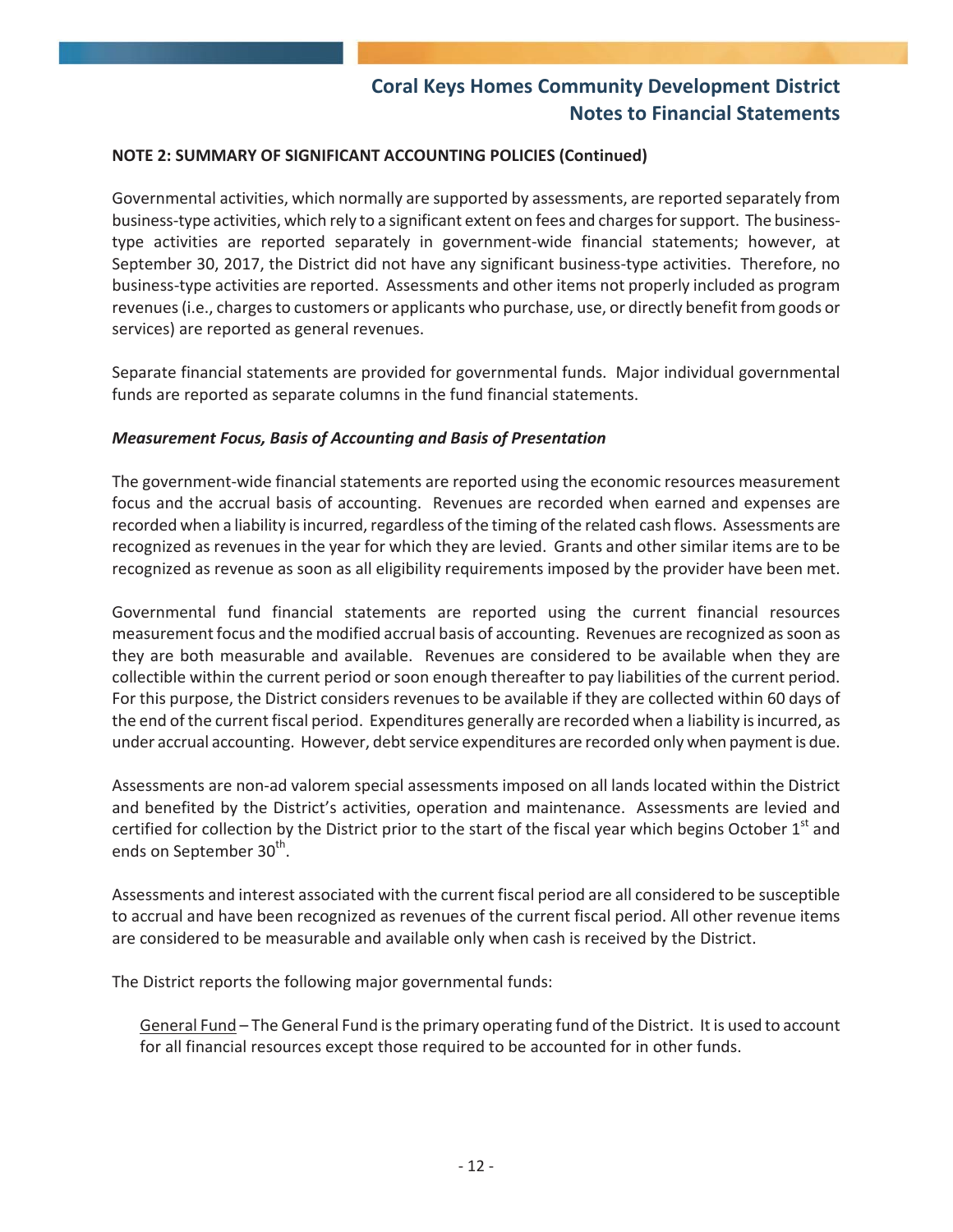### **NOTE 2: SUMMARY OF SIGNIFICANT ACCOUNTING POLICIES (Continued)**

For the year ended September 30, 2017, the District does not report any proprietary funds.

As a general rule, the effect of interfund activity has been eliminated from the government-wide financial statements. When both restricted and unrestricted resources are available for use, it is the District's policy to use restricted resources first, then unrestricted resources as they are needed. When committed, assigned, or unassigned resources are available for use in the governmental fund financial statements, it is the government's policy to use committed resources first, followed by assigned resources, then unassigned resources as needed.

### *Cash, Deposits and Investments*

The District maintains deposits with "Qualified Public Depositories" as defined in Chapter 280, Florida Statutes. AllQualified Public Depositories must place with the Treasurer ofthe State of Florida securities in accordance with collateral requirements determined by the State's Chief Financial Officer. In the event of default by a Qualified Public Depository, the State Treasurer will pay public depositors all losses. Losses in excess of insurance and collateral will be paid through assessments between all Qualified Public Depositories.

Under this method, all the District's deposits are fully insured or collateralized at the highest level of security as defined by GASB, Statement Number 40*, Deposits and Investment Disclosures (An Amendment of GASB, Statement Number 3).*

The District is authorized to invest in financial instruments as established by Section 218.415, Florida Statutes. The authorized investments include among others direct obligations of the U.S. Treasury; the Local Government Surplus Trust Funds as created by Section 218.405, Florida Statutes; SEC registered money market funds with the highest credit quality rating from a nationally recognized rating agency; and interest-bearing time deposits or savings accounts in authorized financial institutions.

### *Estimates*

The preparation of financial statements in conformity with accounting principles generally accepted in the U.S. requires management to make estimates and assumptions that affect certain reported amounts and disclosures. Accordingly, actual results could differ from those estimates.

### *Deferred Outflows/Inflows of Resources*

In addition to assets, the statement of financial position includes a separate section for deferred outflows of resources.This separate financial statement element, *deferred outflows of resources,* represents a consumption of net position that applies to a future period(s) and so will not be recognized as an outflow of resources (expense/expenditure) until then. The District does not have any of this type of item at September 30, 2017.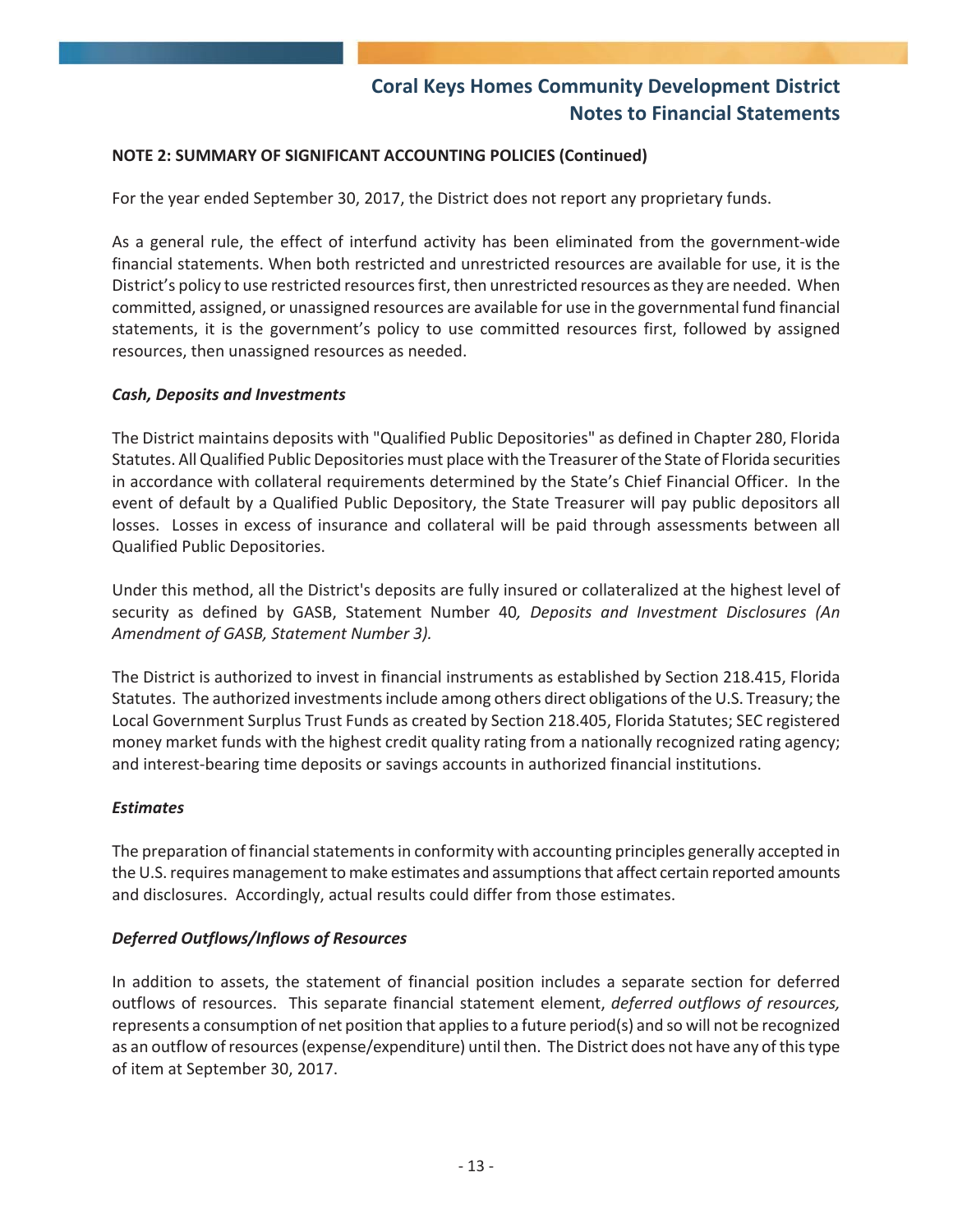### **NOTE 2: SUMMARY OF SIGNIFICANT ACCOUNTING POLICIES (Continued)**

In addition to liabilities, the statement of financial position willsometimesreport a separate section for deferred inflows ofresources.Thisseparate financialstatement element, *deferred inflows ofresources,* represents an acquisition of net position that appliesto a future period(s) and so will not be recognized as an inflow of resources (revenue) until that time. The District does not have any of this type of item at September 30, 2017.

### *Fund Equity*

Net position in the government-wide financial statements represents the difference between assets and deferred outflows ofresources and liabilities and deferred inflows ofresources and is categorized as net investment in capital assets, restricted or unrestricted. Net investment in capital assets represents assets related to infrastructure and property, plant and equipment, net of any related debt. Restricted net position represents the assets restricted by the District's bond covenants.

Governmental fund equity is classified as fund balance. Fund balance is further classified as nonspendable, restricted, committed, assigned, or unassigned. Nonspendable fund balance cannot be spent because of its form. Restricted fund balance has limitations imposed by creditors, grantors, or contributors or by enabling legislation or constitutional provisions. Committed fund balance is a limitation imposed by the District board through approval of resolutions. Assigned fund balance is a limitation imposed by a designee of the District board. Unassigned fund balance in the General Fund is the net resources in excess of what can be properly classified in one of the above four categories. Negative unassigned fund balance in other governmental fundsrepresents excess expendituresincurred over the amounts restricted, committed, or assigned to those purposes.

### *Budgets*

The District is required to establish a budgetary system and an approved annual budget. Annual budgets are legally adopted on a basis consistent with GAAP for the General Fund. Any revision to the budget must be approved by the District Board. The budgets are compared to actual expenditures. In instances where budget appropriations and estimated revenues have been revised during the year, budget data presented in the financial statements represent final authorization amounts.

The District follows these procedures in establishing the budgetary data reflected in the financial statements:

- A. Each year the District Manager submits to the District Board a proposed operating budget for the fiscal year commencing the following October 1.
- B. A public hearing is conducted to obtain comments.
- C. Prior to October 1, the budget is legally adopted by the District Board.
- D. All budget changes must be approved by the District Board.
- E. Budgets are adopted on a basis consistent with accounting principles generally accepted in the United States of America.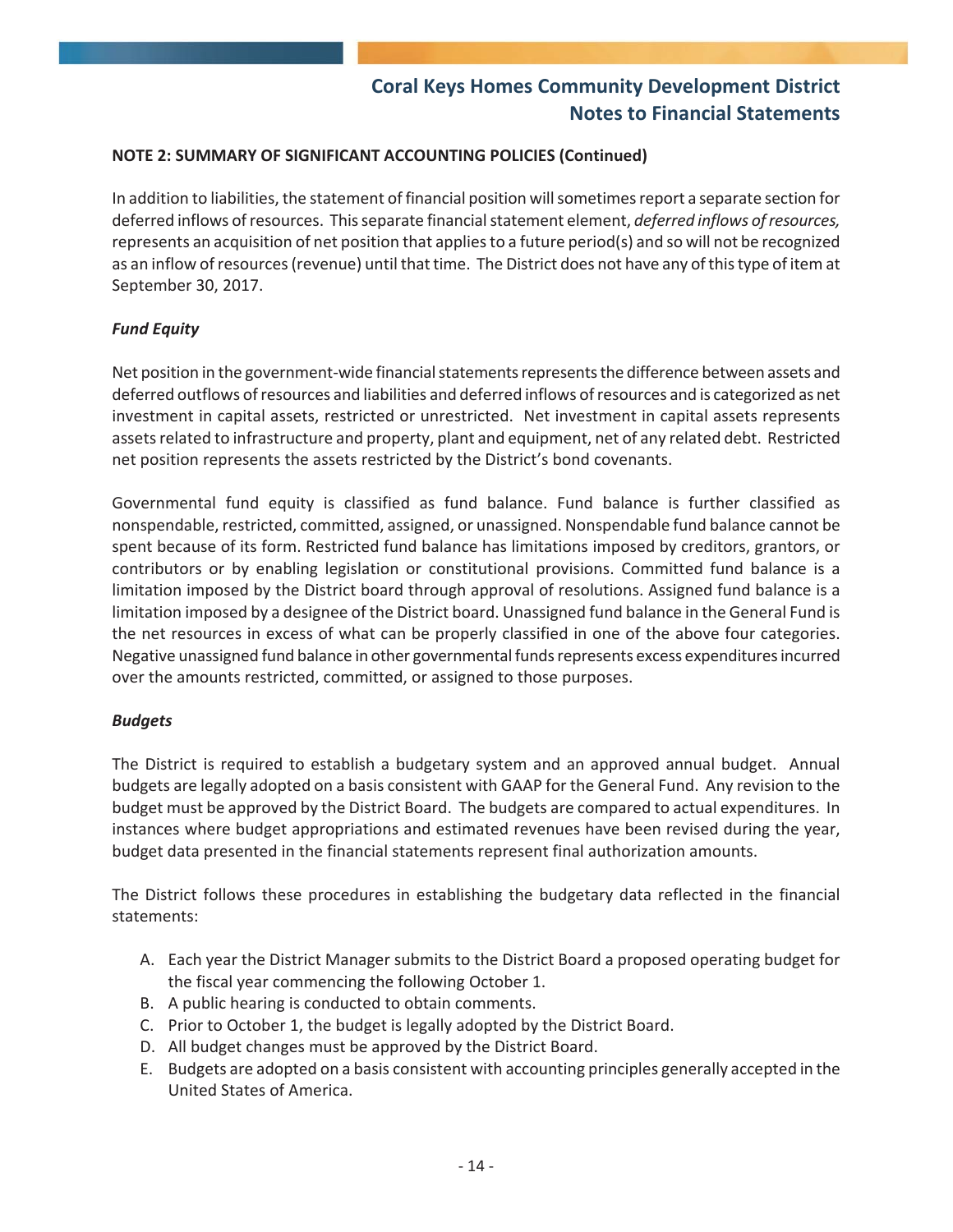#### **NOTE 3: RISK MANAGEMENT**

The District is exposed to various risks of loss related to torts; theft of, damage to, and destruction of assets; errors and omissions; and natural disasters. The District maintains commercial insurance coverage to mitigate the risk of loss. Coverage may not extend to all situations. Management believes such coverage is sufficient to preclude any significant uninsured losses to the District. Settled claims have not exceeded this commercial coverage in the previous three years.

### **NOTE 4: MANAGEMENT COMPANY**

The District has contracted with a management company, Governmental Management Services, to perform management advisory services, which include financial and accounting advisory services. Certain employees of the management company also serve as officers (Board appointed non-voting positions) of the District. Under the agreement, the District compensates the management company for management, accounting, financial reporting, and other administrative costs.

#### **NOTE 5: CONCENTRATION**

A significant portion of the District's activity is dependent upon the continued involvement of the Developer, Florida City 70 Acres, LLC, the loss of which could have a material adverse effect on the District's operations.

During the year ended September 30, 2017, the District assessed the Developer approximately \$50,000 through the local tax collector. The Developer accounted for substantially all of the District's total assessment revenues.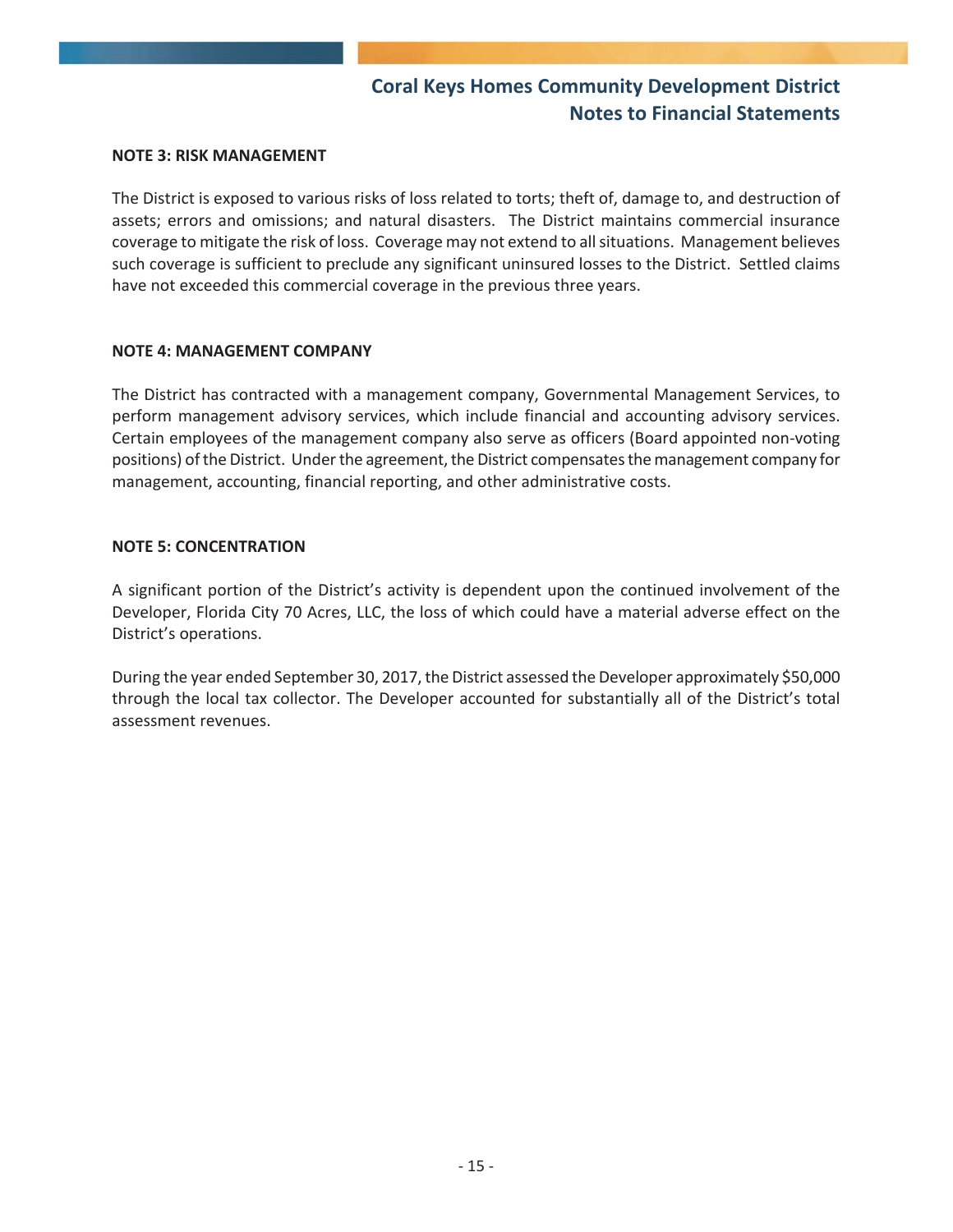**Required Supplemental Information (Other than MD&A)**

ī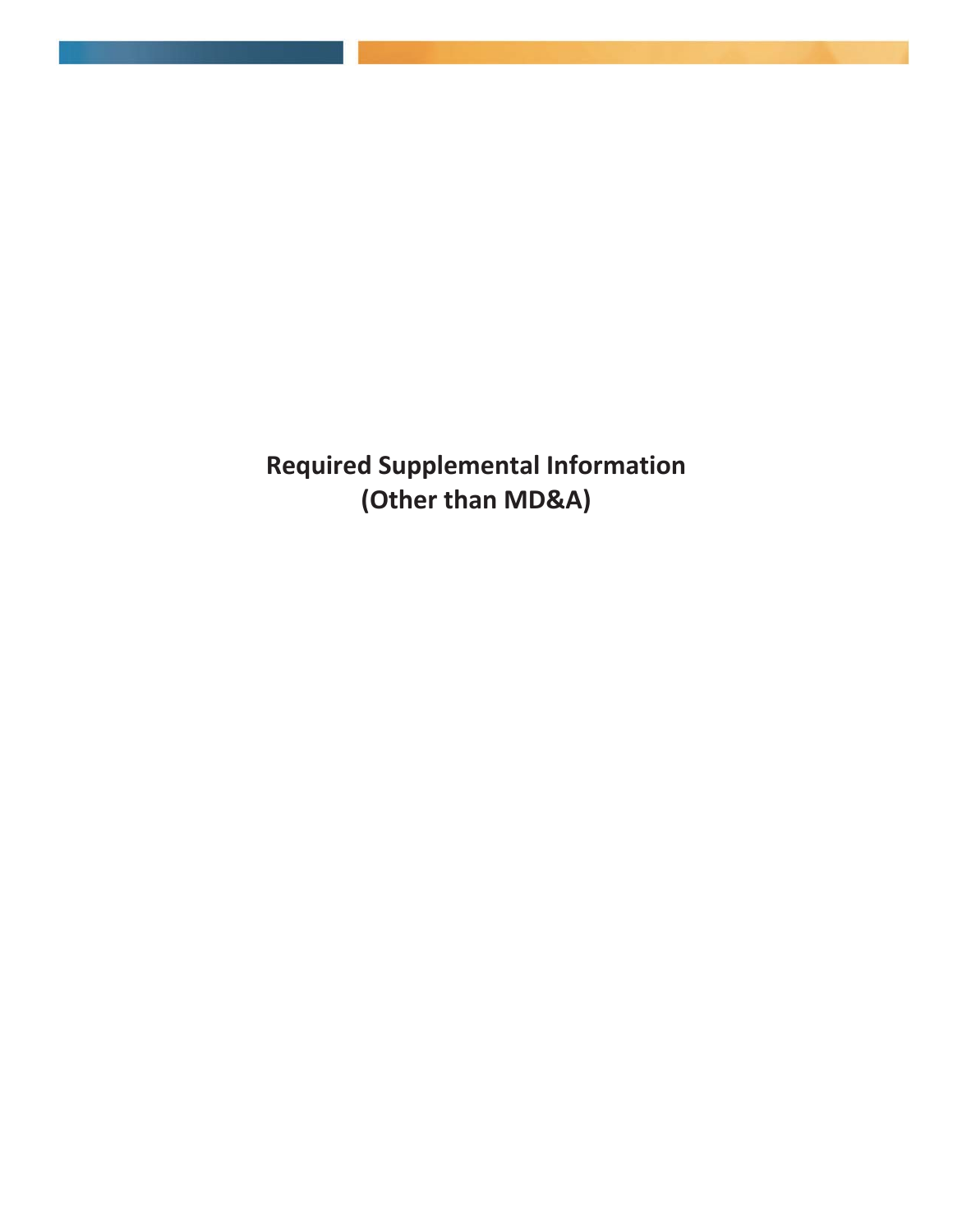# **Coral Keys Homes Community Development District Budget to Actual Comparison Schedule – General Fund**

| Year ended September 30,    |                     | 2017                |         |                |                     |                      |  |
|-----------------------------|---------------------|---------------------|---------|----------------|---------------------|----------------------|--|
|                             | <b>Original and</b> |                     |         | <b>Actual</b>  |                     | <b>Variance with</b> |  |
|                             |                     | <b>Final Budget</b> |         | <b>Amounts</b> |                     | <b>Final Budget</b>  |  |
| <b>Revenues</b>             |                     |                     |         |                |                     |                      |  |
| Assessments                 | \$                  | 50,800              | $\zeta$ | 50,828         | $\ddot{\mathsf{S}}$ | 28                   |  |
| Total revenues              |                     | 50,800              |         | 50,828         |                     | 28                   |  |
| <b>Expenditures</b>         |                     |                     |         |                |                     |                      |  |
| General government          |                     | 50,800              |         | 43,126         |                     | 7,674                |  |
| Total expenditures          |                     | 50,800              |         | 43,126         |                     | 7,674                |  |
| Net change in fund balances | \$                  |                     | - \$    | 7,702          | -\$                 | 7,702                |  |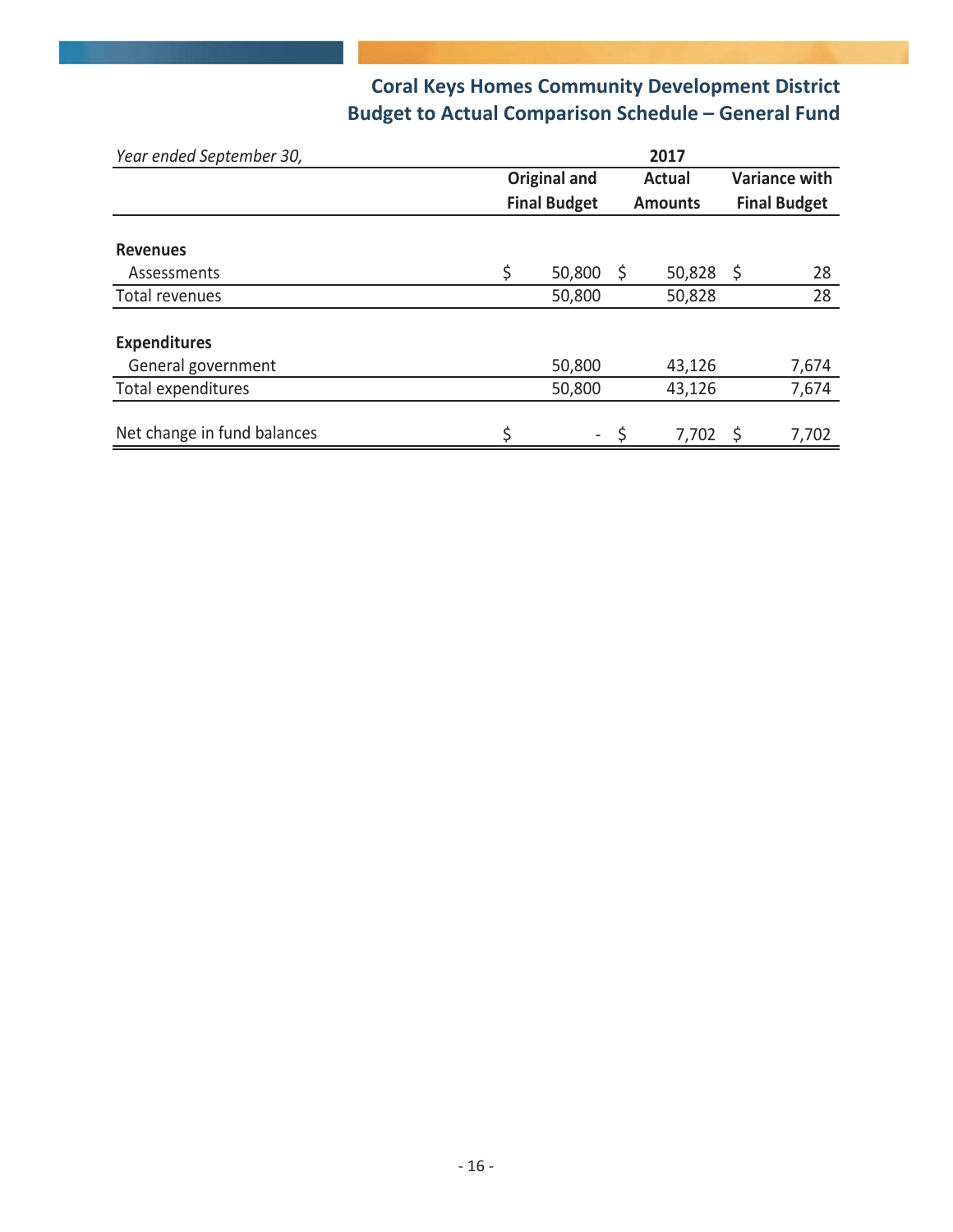

Carr. Riggs & Ingram, LLC **Certified Public Accountants** 500 Grand Boulevard Suite 210 Miramar Beach, Florida 32550

(850) 837-3141  $(850) 654 - 4619$  (fax) CRIcpa.com

### **INDEPENDENT AUDITOR'S REPORT ON INTERNAL CONTROL OVER FINANCIAL REPORTING AND ON COMPLIANCE AND OTHER MATTERS BASED ON AN AUDIT OF FINANCIAL STATEMENTS PERFORMED IN ACCORDANCE WITH** *GOVERNMENT AUDITING STANDARDS*

To the Board of Supervisors Coral Keys Homes Community Development District Miami-Dade County, Florida

We have audited, in accordance with the auditing standards generally accepted in the United States of America and the standards applicable to financial audits contained in *Government Auditing Standards* issued by the Comptroller General of the United States, the financial statements of the governmental activities and each major fund of Coral Keys Homes Community Development District (hereinafter referred to asthe "District"), as of and for the year ended September 30, 2017, and the related notesto the financial statements, which collectively comprise the District's basic financial statements, and have issued our report thereon dated February 2, 2018.

### **Internal Control Over Financial Reporting**

In planning and performing our audit of the financial statements, we considered the District's internal control over financial reporting (internal control) to determine the audit procedures that are appropriate in the circumstances for the purpose of expressing our opinions on the financial statements, but not for the purpose of expressing an opinion on the effectivenessthe District'sinternal control. Accordingly, we do not express an opinion on the effectiveness of the District's internal control.

A *deficiency in internal control* exists when the design or operation of a control does not allow management or employees, in the normal course of performing their assigned functions,to prevent, or detect and correct, misstatements on a timely basis. A *material weakness* is a deficiency, or a combination of deficiencies, in internal control, such that there is a reasonable possibility that a material misstatement of the entity's financial statements will not be prevented, or detected and corrected on a timely basis. A *significant deficiency* is a deficiency, or a combination of deficiencies, in internal control that is less severe than a material weakness, yet important enough to merit attention by those charged with governance.

Our consideration of internal control wasforthe limited purpose described in the first paragraph ofthis section and was not designed to identify all deficiencies in internal control that might be material weaknesses or significant deficiencies. Given these limitations, during our audit we did not identify any deficiencies in internal control that we consider to be material weaknesses. However, material weaknesses may exist that have not been identified.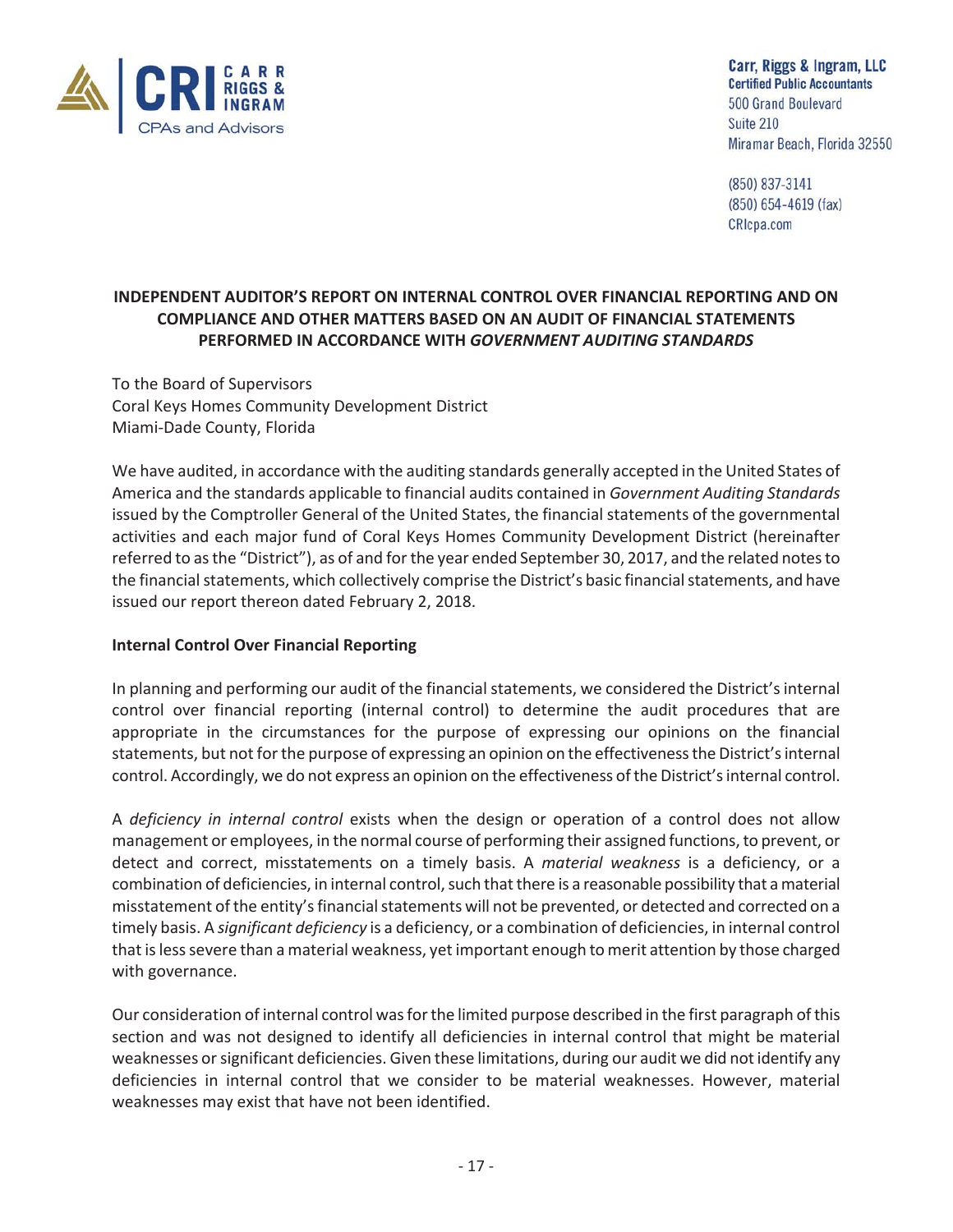### **Compliance and Other Matters**

As part of obtaining reasonable assurance about whether the District's financial statements are free from material misstatement, we performed tests of its compliance with certain provisions of laws regulations, contracts, and grant agreements, noncompliance with which could have a direct and material effect on the determination of financial statement amounts. However, providing an opinion on compliance with those provisions was not an objective of our audit, and accordingly, we do not express such an opinion. The results of our tests disclosed no instances of noncompliance or other mattersthat are required to be reported under *Government Auditing Standards*.

### **Purpose of this Report**

The purpose of this report is solely to describe the scope of our testing of internal control and compliance and the results of that testing, and not to provide an opinion on the effectiveness of the District's internal control or on compliance. This report is an integral part of an audit performed in accordance with *Government Auditing Standards* in considering the District's internal control and compliance. Accordingly, this communication is not suitable for any other purpose.

Carry Rigge & Ingram, L.L.C.

CARR, RIGGS & INGRAM, LLC

Miramar Beach, Florida February 2, 2018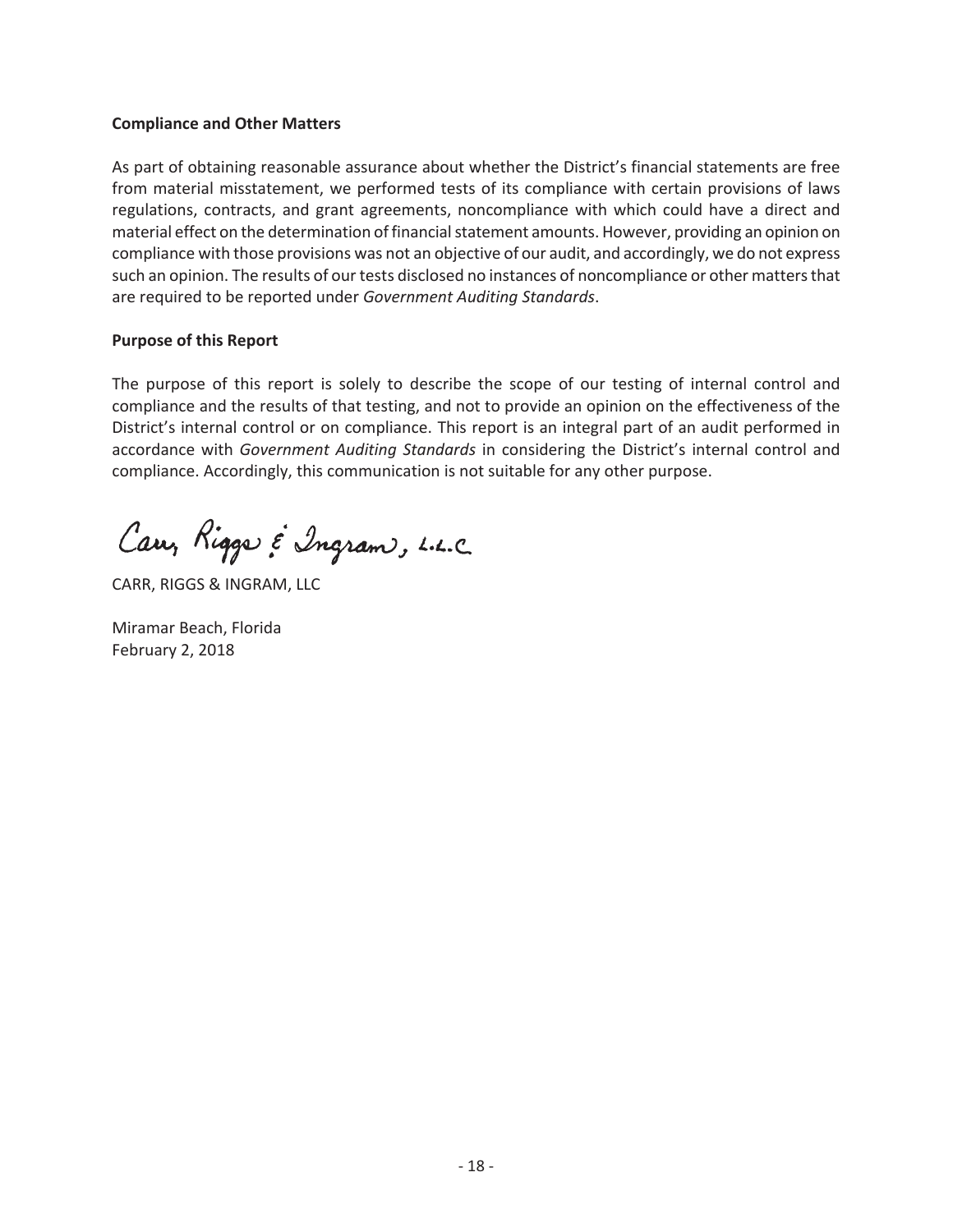

#### **MANAGEMENT LETTER**

Carr, Riggs & Ingram, LLC **Certified Public Accountants** 500 Grand Boulevard Suite 210 Miramar Beach, Florida 32550

(850) 837-3141  $(850) 654 - 4619$  (fax) CRIcpa.com

To the Board of Supervisors Coral Keys Homes Community Development District Miami-Dade County, Florida

### **Report on the Financial Statements**

We have audited the financial statements of the Coral Keys Homes Community Development District ("District") as of and for the fiscal year ended September 30, 2017, and have issued our report thereon dated February 2, 2018.

### **Auditor's Responsibility**

We conducted our audit in accordance with auditing standards generally accepted in the United States of America; the standards applicable to financial audits contained in *Government Auditing Standards,* issued by the Comptroller General of the United States; and Chapter 10.550, Rules of the Florida Auditor General.

### **Other Reporting Requirements**

We have issued our Independent Auditors' Report on Internal Control over Financial Reporting and on Compliance and Other Matters Based on an Audit of the Financial Statements Performed in Accordance with *Government Auditing Standards* and Independent Accountant's Report on an examination conducted in accordance with *AICPA Professional Standards*, ATͲC Section 315, regarding compliance requirements in accordance with Chapter 10.550, Rules of the Auditor General. Disclosures in these reports, which are dated February 2, 2018, should be considered in conjunction with this management letter.

### **Prior Audit Findings**

Section 10.554(1)(i)1., Rules of the Auditor General, requires that we determine whether or not corrective actions have been taken to address findings and recommendations made in the preceding annual financial audit report. There were no findings or recommendations made in the proceeding annual audit report.

### **Official Title and Legal Authority**

Section 10.554(1)(i)4., Rules of the Auditor General, requires that the name or official title and legal authority for the primary government and each component unit of the reporting entity be disclosed in this management letter, unless disclosed in the notes to the financial statements. The information required is disclosed in the notes to the financial statements.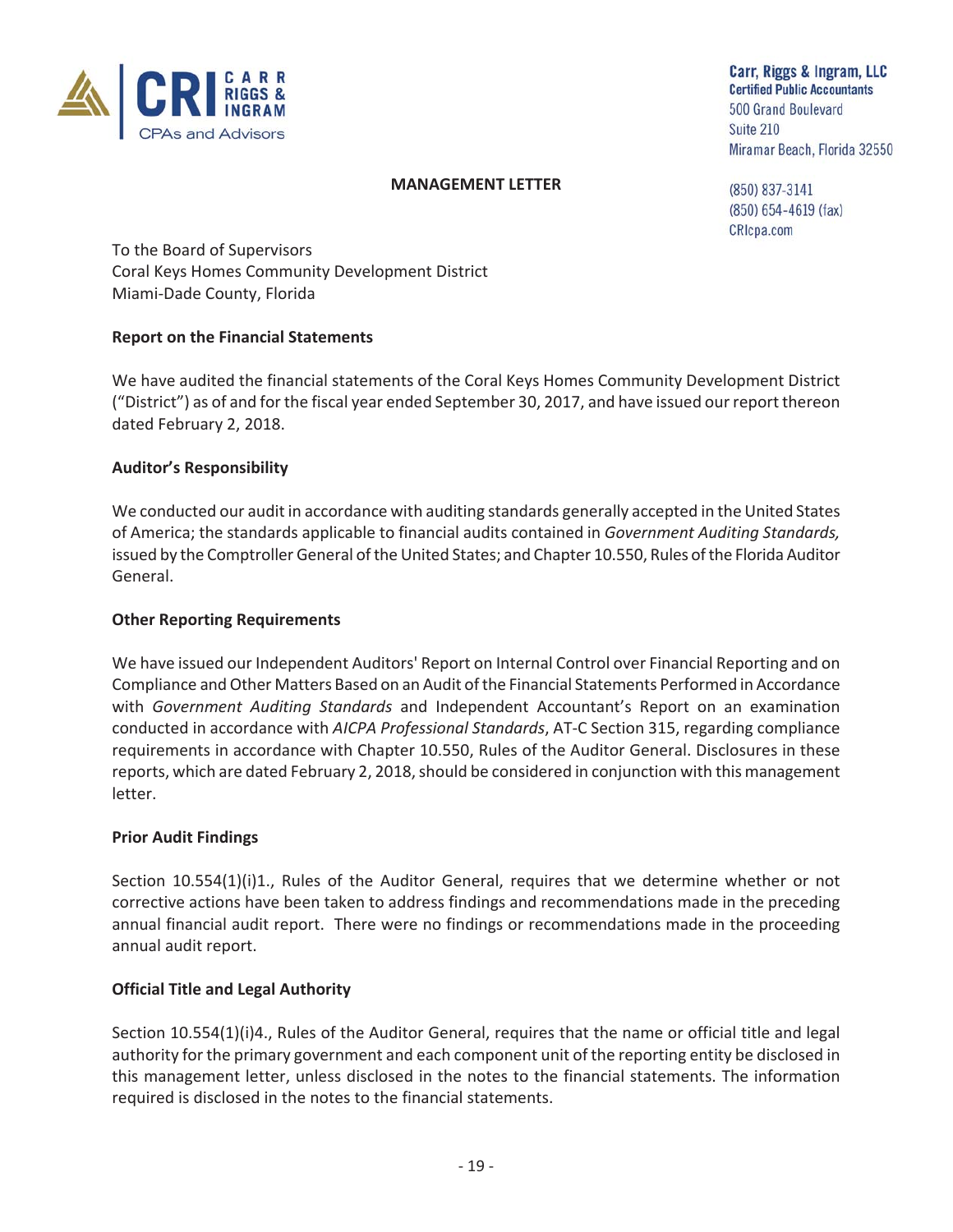### **Financial Condition and Management**

Sections 10.554(1)(i)5.a. and 10.556(7), Rules of the Auditor General, require us to apply appropriate procedures and communicate the results of our determination asto whether or notthe District has met one or more of the conditions described in Section 218.503(1), Florida Statutes, and to identify the specific condition(s) met. In connection with our audit, we determined that the District did not meet any of the conditions described in Section 218.503(1), Florida Statutes.

Pursuant to Sections 10.554(1)(i)5.c. and 10.556(8), Rules of the Auditor General, we applied financial condition assessment procedures for the District. It is management's responsibility to monitor the District's financial condition, and our financial condition assessment was based in part on representations made by management and the review of financial information provided by same.

Section 10.554(1)(i)2., Rules of the Auditor General, requires that we communicate any recommendationsto improve financial management. In connection with our audit, we did not have any such recommendations.

### **Annual Financial Report**

Sections 10.554(1)(i)5.b. and 10.556(7), Rules of the Auditor General, require us to apply appropriate procedures and communicate the results of our determination as to whether the annual financial report for the District for the fiscal year ended September 30, 2017, filed with the Florida Department of Financial Services pursuant to Section 218.32(1)(a), Florida Statutes, is in agreement with the annual financial audit report for the fiscal year ended September 30, 2017. In connection with our audit, we determined that these two reports were in agreement.

### **Additional Matters**

Section 10.554(1)(i)3., Rules of the Auditor General, requires us to communicate noncompliance with provisions of contracts or grant agreements, or abuse, that have occurred, or are likely to have occurred, that have an effect on the financial statementsthat is lessthan material but which warrants the attention of those charged with governance. In connection with our audit, we did not note any such findings.

### **Purpose of this Letter**

Our management letter is intended solely for the information and use of Legislative Auditing Committee, members of the Florida Senate and the Florida House of Representatives, the Florida Auditor General, Federal and other granting agencies, the Board of Supervisors, and applicable management, and is not intended to be and should not be used by anyone other than these specified parties.

Carry Rigge & Ingram, L.L.C.

CARR, RIGGS & INGRAM, LLC

Miramar Beach, Florida February 2, 2018